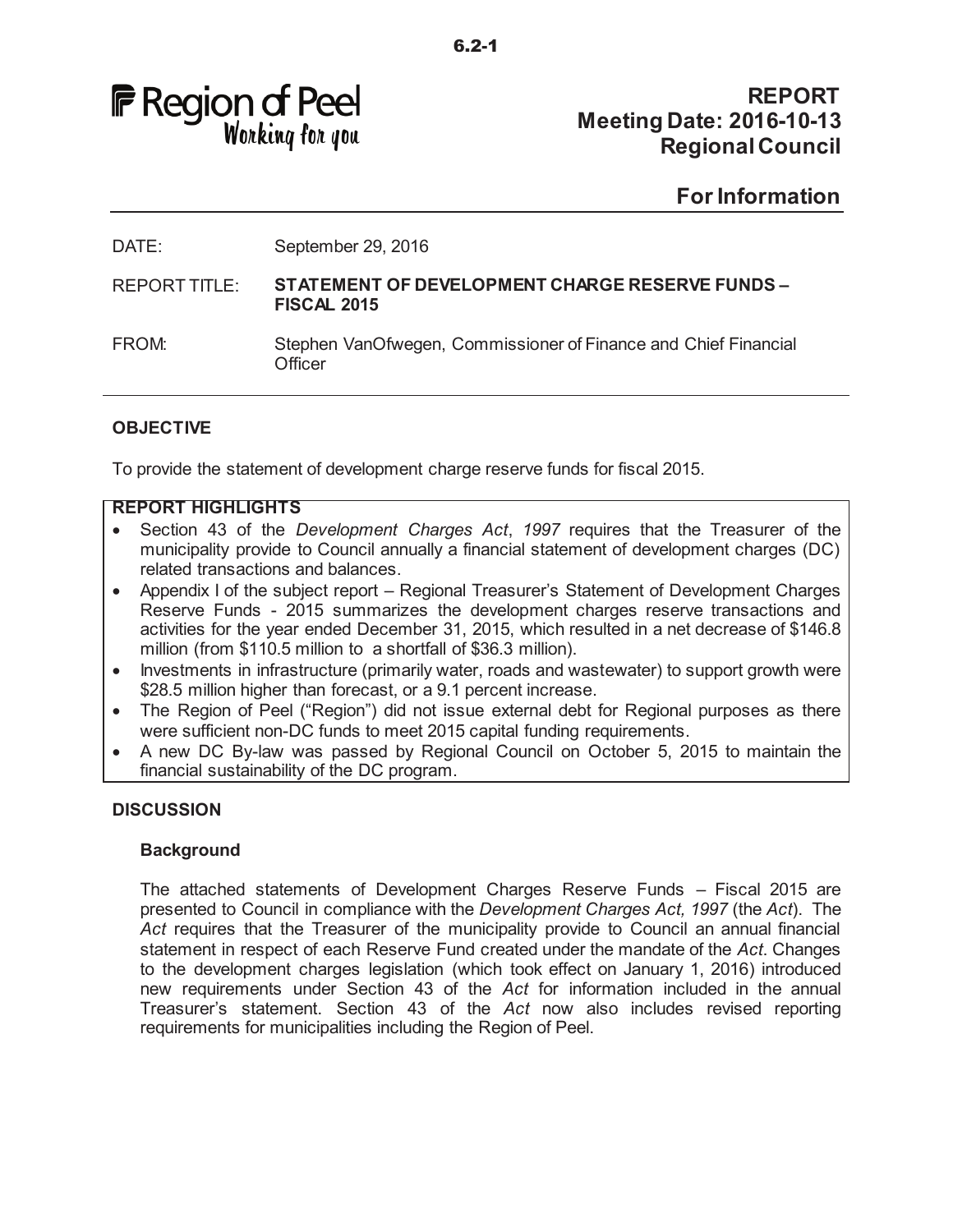#### **Development Charges Reserve Fund Statement – Requirements**

In accordance with Section 33 of the *Act*, the Region maintains separate reserve funds for each program that a development charge relates to (e.g. Water, Roads, Wastewater). The monies collected from Development Charges By-law 46-2015, as well as GO Transit By-law 45-2001 have been distributed to the appropriate development charges reserve fund.

Prior to the recent legislative changes, Section 43 of the *Act* required the Regional Treasurer to provide annually to Council a financial statement relating to the development charges reserve funds further described in O.Reg. 82/98 Section 12 and 13, including: opening and closing balances, disclosure of all development charges credits issued that may affect reserve balances, and a list of projects that have been financed from development charges reserves. Due to the new legislative changes, Section 43 of the *Act*  now requires in addition to the above that the financial statement includes: information on the manner in which any non-DC portion of the above-listed capital projects were funded or will be funded, and a statement that no charges for development or a requirement to construct a service related to development were imposed, except as permitted by the *Act.* 

This required information is provided in the schedules contained in Appendix I.

The new legislation also requires that Council ensure that the financial statement is made available to the public.

Section 14 of the *1989 Development Charges Act* stipulates that current or former owners of land who paid a lot levy are entitled to a credit for those payments. The *Act* required owners and former owners to apply for credit by October 31, 1999. The Region of Peel is obligated to fund the total credit claims applied for within the prescribed period.

In accordance with the Act, Appendix I, Statement of Development Charges (DC) Reserve Funds for the year ended December 31, 2015, is structured into the following four sections:

- a) Summary of the Statement of Development Charges Reserve Funds
- b) Details of Project Funding by Program
- c) Section 14 Credit Holders
- d) Glossary of Terms

Upon receipt of the report, this information will be posted on the Region of Peel website: *http://www.peelregion.ca/finance/* 

#### **Development Charges Reserve Fund Statement – 2015 Financial Implications**

The DC Reserve experienced an increase in revenues by 6.2 per cent during 2015 with DC collections reaching \$281.8 million, up from \$265.4 million collected in 2014. The revenue increase could be attributed in part to the DC By-law update and the corresponding 13.5 per cent DC rate increase which was passed by Council in October 2015.

Capital expenditures in 2015 reached \$341.5 million, an increase of 14.1 per cent compared to 2014 expenditures of \$299.3 million. Approximately 60 per cent of 2015 capital expenditures was for water infrastructure projects, of which \$93 million was directly attributed to Hanlan Transmission Main. In addition to the capital expenditure of \$341.5 million, principal and interest payments of \$89.3 million resulted in total program expenditure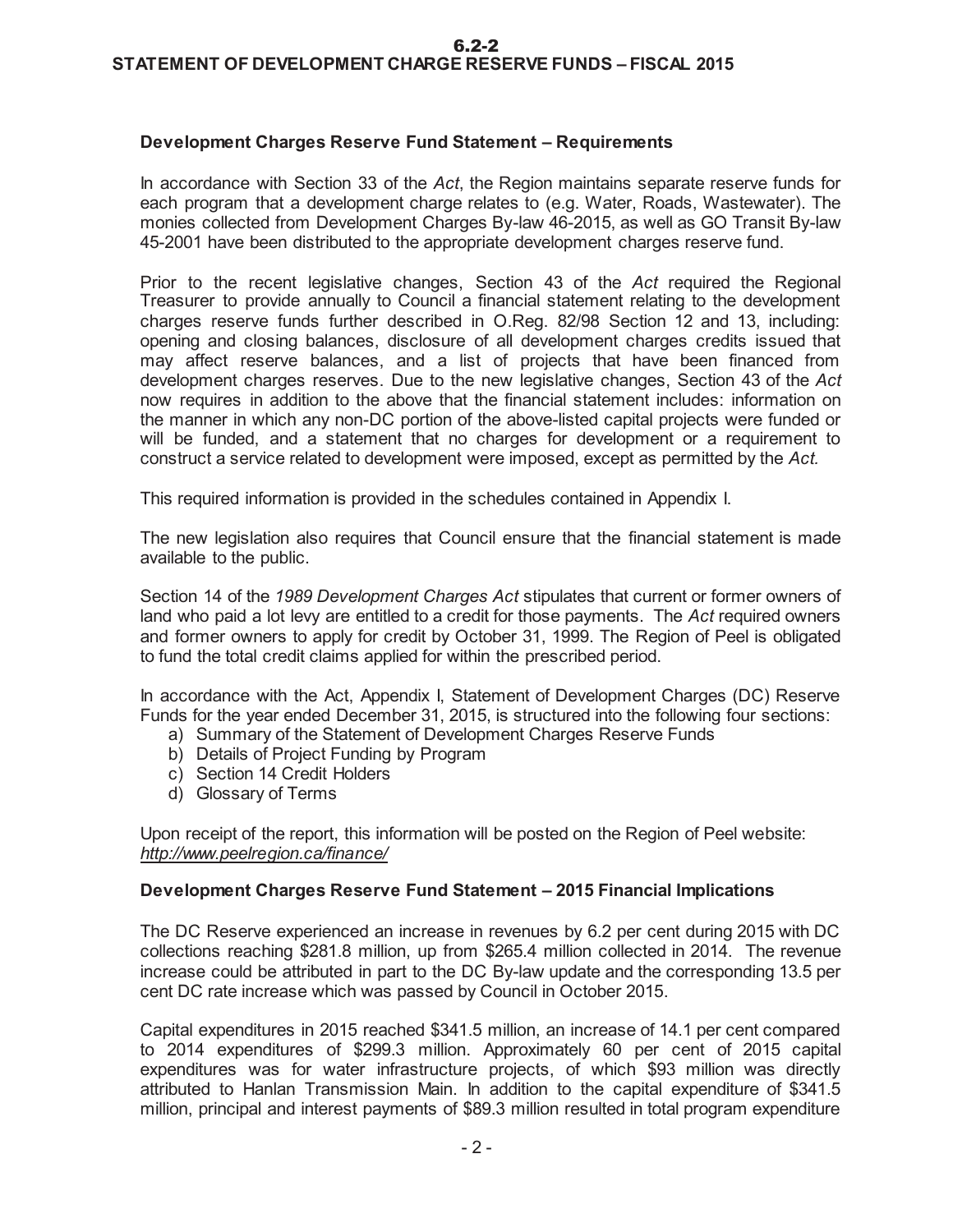6.2-3

# **STATEMENT OF DEVELOPMENT CHARGE RESERVE FUNDS – FISCAL 2015**

of \$430.8 for the year. This amount was offset by the \$281.8 million in DC revenue, resulting in a \$146.8 million reduction in the DC reserves. Of this amount, \$36.3 million was borrowed from non-DC reserves. The Region continues to make several key investments to deliver strategic infrastructure namely, the expansion of roads, water and wastewater treatment plants and systems to accommodate growth to 2031. Accordingly, DC related expenditures will be closely monitored against incoming revenues and annual assessments will determine how to address any 'DC funding gap' or deficit over the next several years.

As permitted in the *Development Charges Act,* planned borrowing was incorporated into the updated DC by-law. In order to finance the funding gap in DC related projects, the Region issued debentures of \$254.6 million in 2010, \$468.6 million in 2011, \$300 million in 2012, and \$250 million in 2013. There was no new external debt issuance for DC purposes in 2015. The net outstanding DC debt balance after sinking fund and principal payments have been applied is \$1,149 million. The Region will continue to use debt when needed to fund the gap, which will be reported in future annual DC Reserve statements. DC revenues are projected to offset the debt during the course of the planning horizon which extends to the year 2031.

The following table presents information reported in Section A of Appendix I, which outlines the 2015 Status Summary of DC Reserve Funds, in which the year's beginning balance includes total gross debt outstanding at the time of \$1,273 million.

As a result of the transfer of Coleraine Drive road in Caledon to the Region in 2014, the Region assumed responsibility to pay \$2.3 million in Caledon's DC debt, and included that amount in the 2015 DC Background Study. Consequently, the Regional DC program currently has \$1,273 million in gross outstanding DC debt at the end of 2015.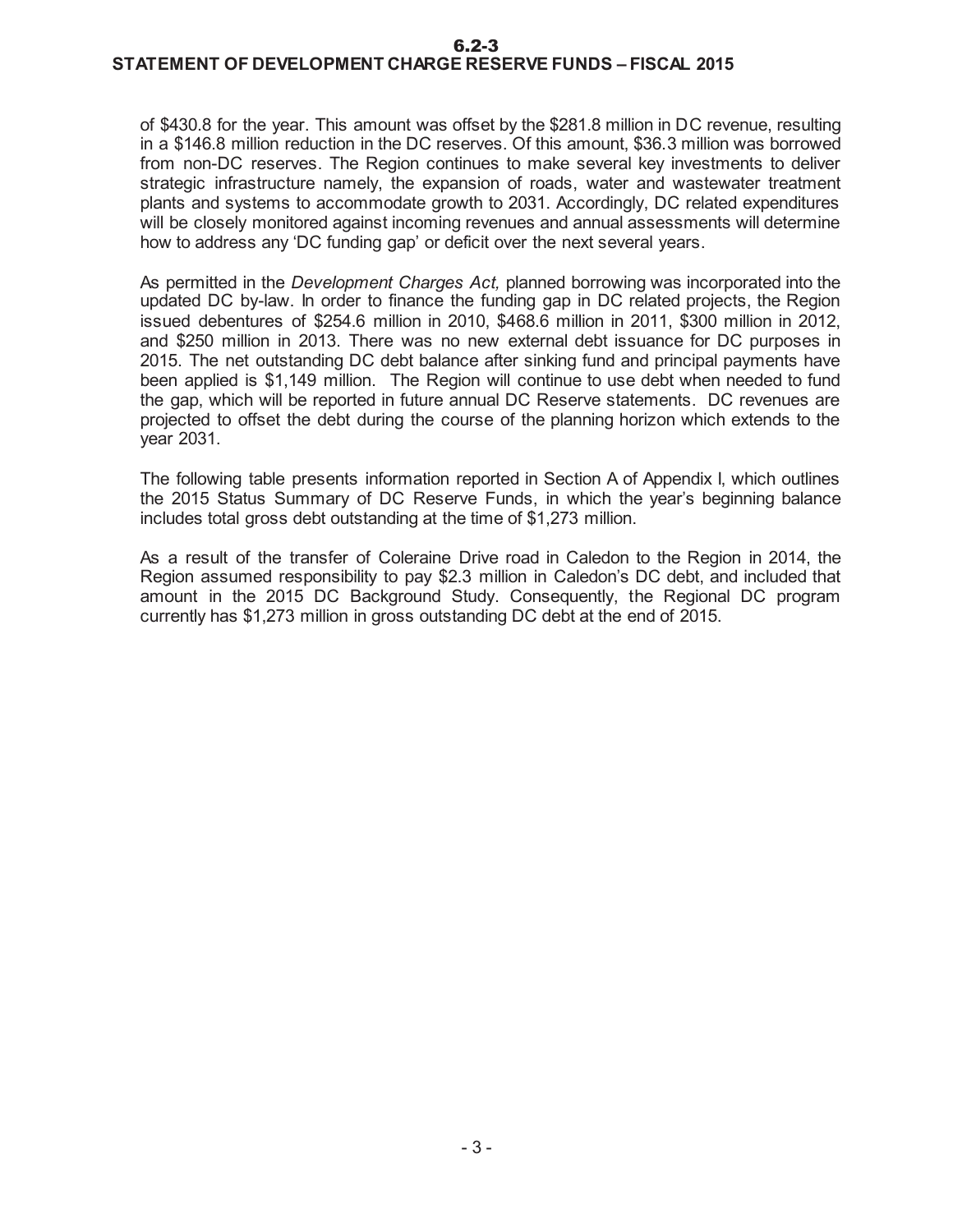#### **STATEMENT OF DEVELOPMENT CHARGE RESERVE FUNDS – FISCAL 2015**  6.2-4

#### **2015 Status Summary of DC Reserve Funds (\$ Millions)**

| Beginning Balance as at January 1, 2015 <sup>a</sup>                                                                                  |                           |                   | 110.5      |
|---------------------------------------------------------------------------------------------------------------------------------------|---------------------------|-------------------|------------|
| Add: Developer Contributions<br>Internal Interest Income                                                                              |                           | 281.8<br>2.3      | 284.1      |
| Less: Capital Spending<br><b>External Debt Repayment Charges</b><br><b>Sinking Fund Contribution</b><br>Principal<br>Interest Expense | (31.7)<br>(2.6)<br>(55.0) | (341.5)<br>(89.3) | (430.8)    |
| <b>Available Funds for Capital Projects</b>                                                                                           |                           |                   | (36.2)     |
| Less: Outstanding Section 14 Credits<br>Balance Committed to Active Capital Works Projects                                            |                           | (3.7)             |            |
| (Encumbrance)                                                                                                                         |                           | (1, 158.6)        | (1, 162.3) |
| <b>Overcommitted Development Charges Reserve</b><br>Fund as at December 31, 2015                                                      |                           |                   | (1, 198.5) |

a The reserve balance has been credited with total gross debt issued for DC purposes of \$1,273.3 million. To date \$124.1 million in cumulative sinking fund and principal payments have been made.

## **Proposed Direction**

The Region has demonstrated strong financial management through long-term financial planning and prudent use of reserves which are aligned to our overall debt plan and Counciladopted Long Term Financial Planning Strategy to ensure the long term financial sustainability of Peel's services and to maintain a high credit rating. Staff will be providing Council with a full status update of Regional reserves and capital financing prior to the 2017 budget. The passing of the new by-law in October 2015 and the implementation of policy to start collecting hard service DC at subdivision agreement execution have been contributing to improved DC cash flow, thereby deferring the need to issue DC debt.

The updated development charges legislation which took effect on January 1, 2016 also includes changes such as the need for municipalities to consider area rating. If implemented, this policy will have implications for the Region's Long Term Financial Planning Strategy. Other changes such as the recognition of waste diversion as a DC eligible service and the adoption of a forward-looking approach to modelling transit, will improve the Region's level of capital cost recovery through DCs. Regional staff are currently undertaking work to ensure the next DCs background study can proceed in accordance with legislative changes and help the Region to better model factors that are increasing risks to the Region's growth infrastructure investments, such as the changing nature of employment.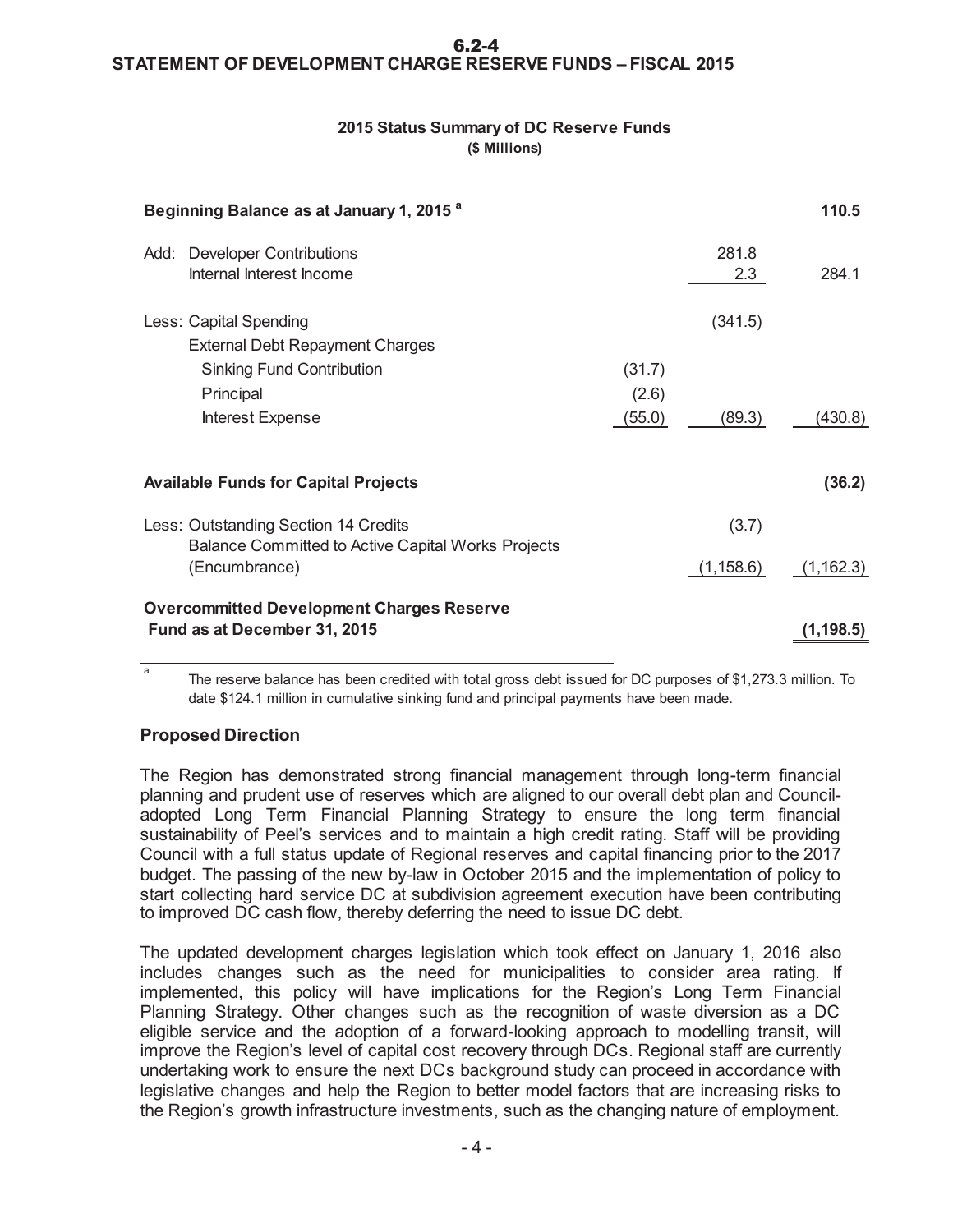#### **STATEMENT OF DEVELOPMENT CHARGE RESERVE FUNDS – FISCAL 2015**  6.2-5

#### **CONCLUSION**

This report complies with the Region of Peel's reporting obligation under Section 43 of the *Development Charges Act, 1997.* Regional staff will provide an update on the status of the DC reserves and capital financing in the next triannual report to Council.

*bib*on *fore* year

Stephen VanOfwegen, Commissioner of Finance and Chief Financial Officer

#### **Approved for Submission:**

Sauce

D. Szwarc, Chief Administrative Officer

#### **APPENDICES**

1. Statement of Development Charge Reserve Funds (Sections A-D)

*For further information regarding this report, please contact Dave Bingham at extension 4292 or via email at binghamd@peelregion.ca.* 

*Authored By: Junior Higgins*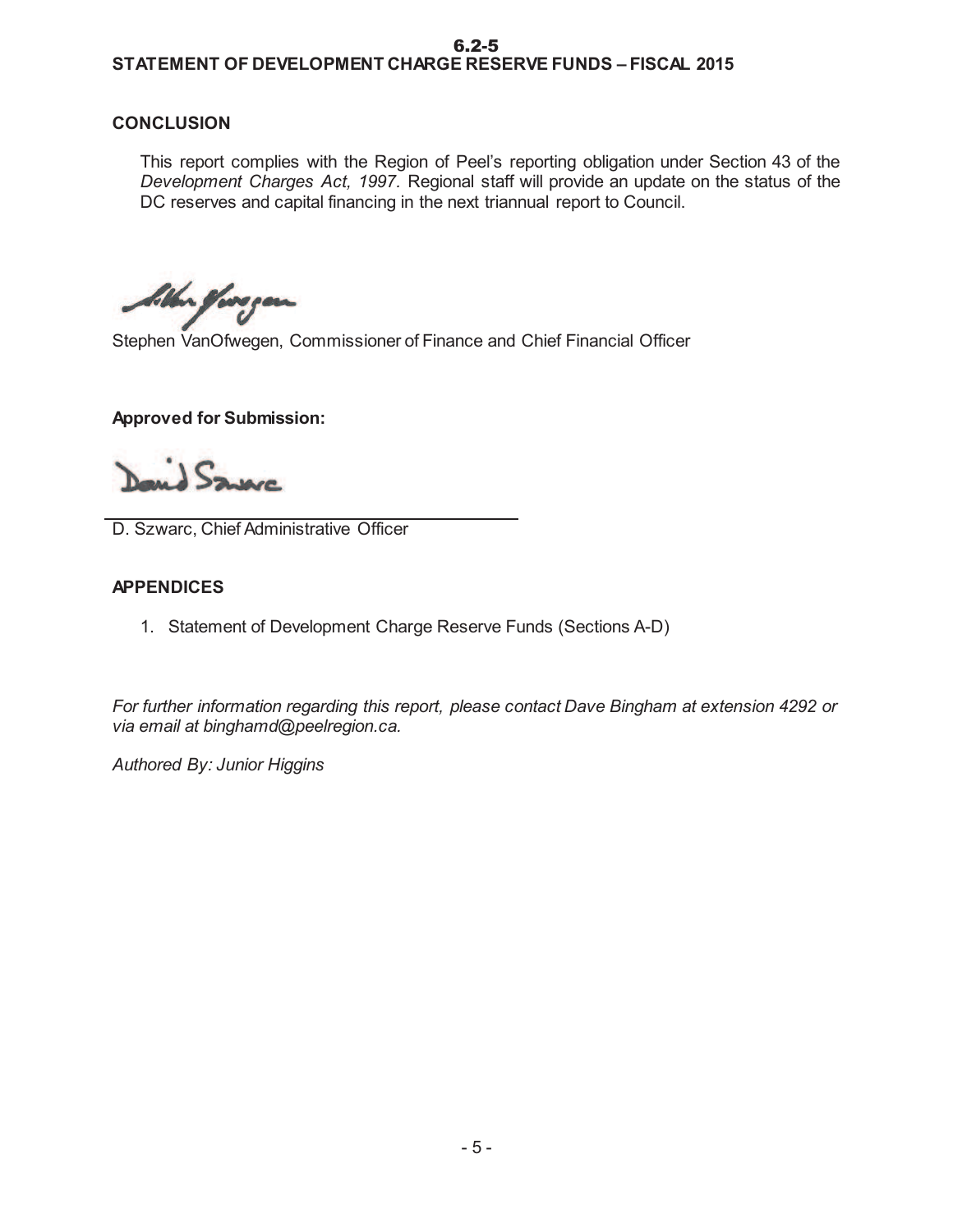# **REGIONAL MUNICIPALITY OF PEEL**

# **STATEMENT OF DEVELOPMENT CHARGE RESERVE FUNDS**

**FOR THE YEAR ENDED**

**DECEMBER 31, 2015**

**Treasurer & Director of Corporate Finance Dave Bingham**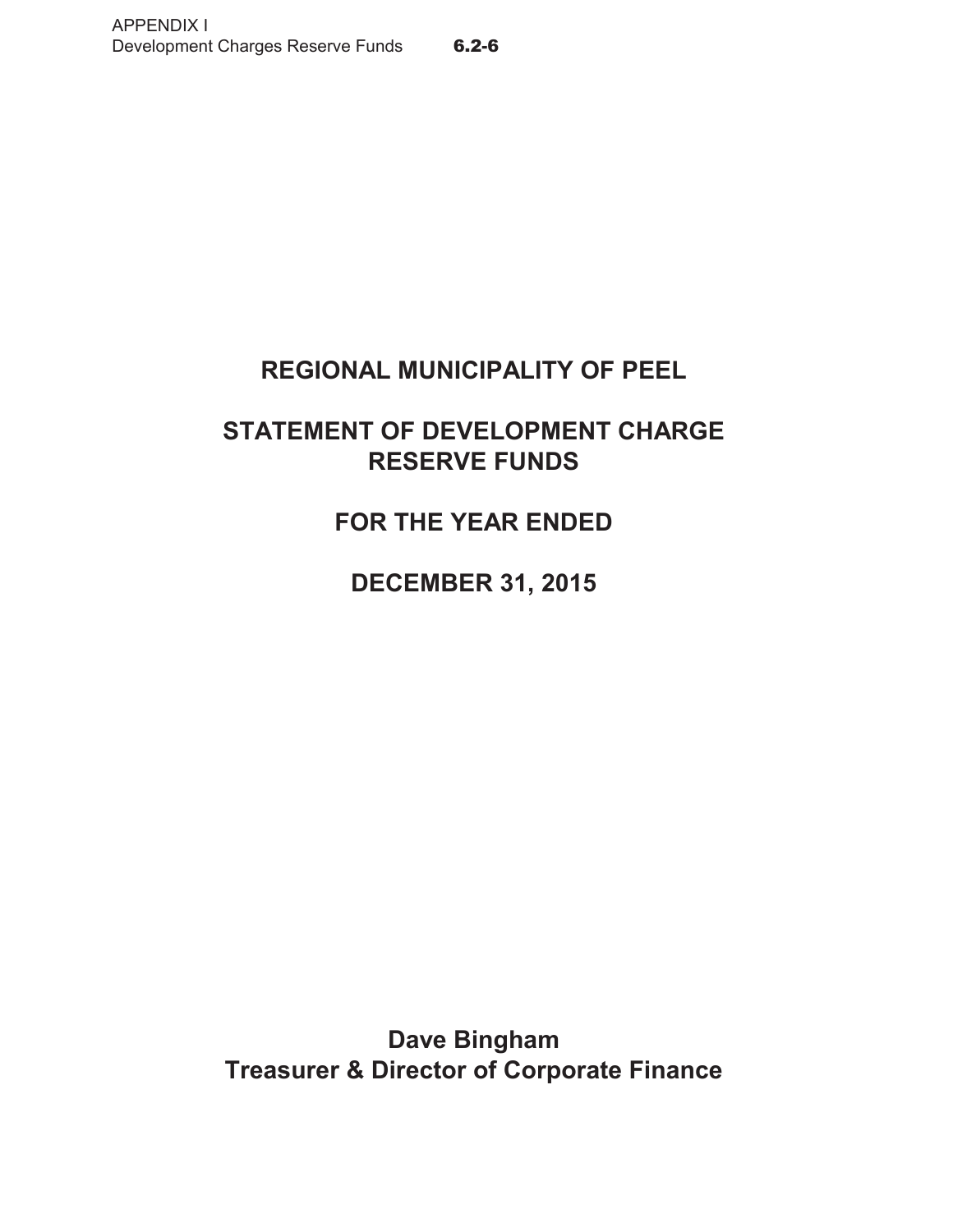# **TABLE OF CONTENTS**

- **A. Summary of the Statement of Development Charge Reserve Funds**
- **B. Details of Project Funding by Program**
- **C. Section 14 Credit Holders**
- **D. Glossary of Terms**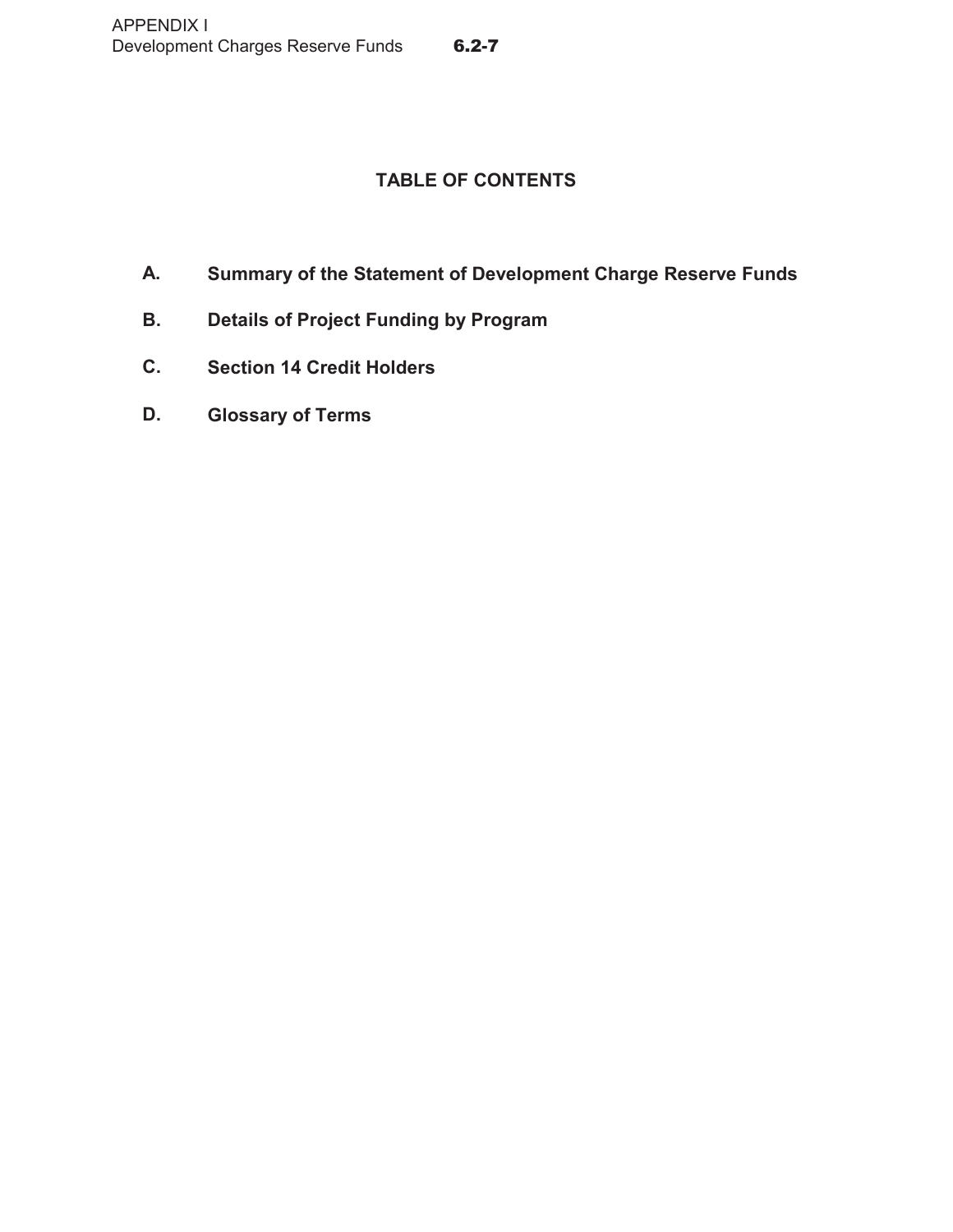# **SECTION A**

**2015 SUMMARY OF THE STATEMENT OF DEVELOPMENT CHARGE RESERVE FUNDS**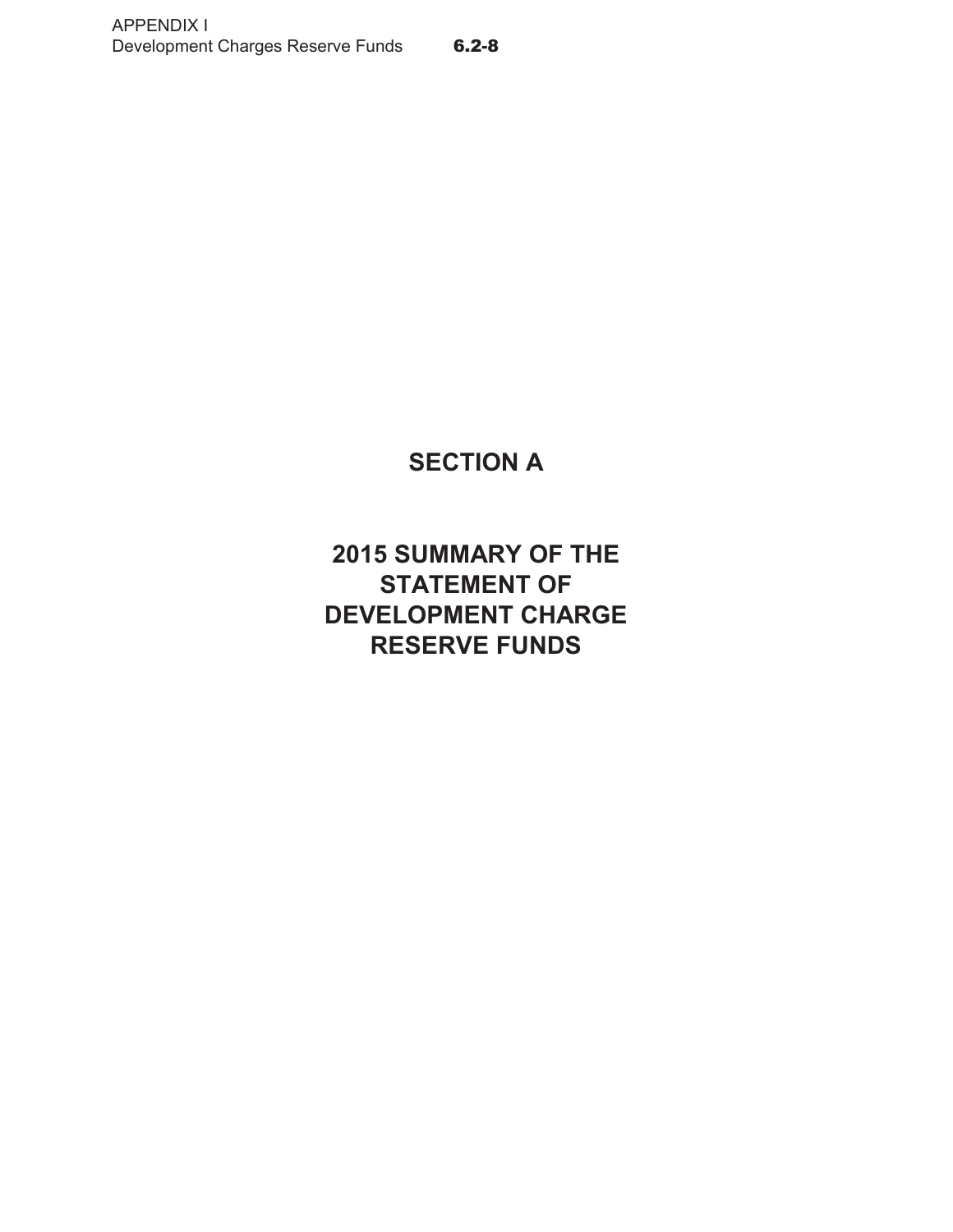# Development Charges Reserve Funds Development Charges Reserve Funds<br>Regional Municipality of Peel<br>Section A: Statement of Development Charge Reserve Funds<br>2015 Detailed Statement of Development Charges Reserve Funds APPENDIX I **APPENDIX1 Regional Municipality of Peel**

**Section A: Statement of Development Charge Reserve Funds 2015 Detailed Statement of Development Charges Reserve Funds**

 $6 - 2 - 9$ 

APPEND APPENDIX 1

| Reserve & Reserve Name                                                                                                                                                                                                                                  | Balance as at<br>Beginning |                            | <b>REVENUES</b>                              | EXPENDITURES                |                         | <b>Balance</b><br>Before | <b>DEBENTURE</b><br><b>ISSUANCE</b>        | Available Funds<br>for Capita |                                      | ENCUMBRANCE                          | <b>Closing Balance</b><br>as at |
|---------------------------------------------------------------------------------------------------------------------------------------------------------------------------------------------------------------------------------------------------------|----------------------------|----------------------------|----------------------------------------------|-----------------------------|-------------------------|--------------------------|--------------------------------------------|-------------------------------|--------------------------------------|--------------------------------------|---------------------------------|
|                                                                                                                                                                                                                                                         | January 1, 2015            | Contributions<br>Developer | rest<br>Internal Inte<br>Income/<br>(Expense | Cash Transfer<br>to Capital | Debt Charges<br>Externa | <b>Debt Proceeds</b>     | Long-Term Loar<br>Debenture &<br>Principal | Projects                      | Outstanding<br>Section 14<br>Credits | Encumbrance<br>Development<br>Charge | December 31, 2015               |
| R3505                                                                                                                                                                                                                                                   | (17, 892, 774.98)          | 65.569.904.04              | (334, 618.69)                                | (53,924,660.99)             | (839, 491.02            | (7.421.641.64)           |                                            | (7.421.641.64)                | 1, 122, 423.78                       | 227.096.401.42                       | 235.640.466.84)                 |
| R3506                                                                                                                                                                                                                                                   | 29,256,099.99              | 7,155,123.08               | 1,047,898.41                                 |                             |                         | 37.459.121.48            |                                            | 37.459.121.48                 |                                      | 1,986,790.02                         | 35,472,331.46                   |
| R3510                                                                                                                                                                                                                                                   | (182, 427.68)              | 3,291,761.04               | 17,856.28                                    | (2.750.000.00               |                         | 377.189.64               |                                            | 377.189.64                    |                                      |                                      | 377,189.64                      |
| R3515                                                                                                                                                                                                                                                   | 309.949.636.87             | 50.111.965.94              | 10,913,178.19                                | (58,595,508.47              | (36,456,353,27          | 275.922.919.26           |                                            | 275.922.919.26                | 717.615.25                           | 313,735,909.97                       | (38.530.605.96)                 |
| 33516                                                                                                                                                                                                                                                   | 1,408,879.92               | (3,067.39)                 | 46,072.41                                    |                             |                         | 451,884.94               |                                            | 1,451,884.94                  |                                      |                                      | 1,451,884.94                    |
| R3520                                                                                                                                                                                                                                                   | (20,000,970.80)            | 101.950.509.50             | (1,604,921.88)                               | (11128704408)               | (48.731.929.92)         | (79.674.357.18)          |                                            | (79.674.357.18)               | 651.374.04                           | 315 145 929 37                       | 395.471.660.59)                 |
| R3525                                                                                                                                                                                                                                                   | (31, 412, 616, 18)         | 10, 162, 464.99            | (1,096,901.79)                               | (5, 196, 434, 80)           | (818,991.06)            | 28,362,478.84            |                                            | (28, 362, 478.84)             | 485,770.32                           | 52,465,739.50                        | (81, 313, 988.66)               |
| R3526                                                                                                                                                                                                                                                   | 7,708,391.96               | 4.875.080.45               | 315,195.66                                   | (3.398.094.25)              |                         | 9.500.573.82             |                                            | 9.500.573.82                  |                                      | 2.601.905.75                         | 6.898.668.07                    |
| R3530                                                                                                                                                                                                                                                   | (39, 616, 240.30)          | 33,453,724.16              | 1,790,273.49)                                | (72,264,343.66)             | (2,483,248.11)          | (82, 700, 381, 40)       |                                            | 82.700.381.40)                | 636,653.51                           | 46,756,441.94                        | (230,093,476.85)                |
| R3531                                                                                                                                                                                                                                                   | .205.949.91                | 248.498.62                 | 42,356.59                                    |                             |                         | 496.805.12               |                                            | 496.805.12                    |                                      |                                      | 1,496,805.12                    |
| R3540                                                                                                                                                                                                                                                   | 8,610,643.65               | 2,767,107.73               | 258,931.48                                   | (3.786.337.88)              |                         | 7.850.344.98             |                                            | 7850344.98                    | 66,241.38                            | 7.504.576.42                         | 279.527.18                      |
| D.C. Regional Roads<br>D.C. Reg Roads N_S Arterial Rd<br>D.C. Reg Roads N_S Arterial Rd<br>D.C. Sth Peel Wastewater<br>D.C. C. Children Sexives<br>D.C. C. Regional Waster<br>D.C. C. Regional Water<br>D.C. C. Regional Water<br>D.C. C. Regi<br>R3550 | 4,983,230.03               |                            | 163,094.40                                   | 213.63                      |                         | 5.146.538.06             |                                            | 5.146.538.06                  |                                      | 849.287.87                           | 4.297.250.19                    |
| R3560                                                                                                                                                                                                                                                   | 8,182,395.90               | ,053,129.56                | 281,372.26                                   |                             |                         | 9.516.897.72             |                                            | 9.516.897.72                  |                                      |                                      | 9.516.897.72                    |
| R3565                                                                                                                                                                                                                                                   | 444,083.50                 | 25,390.76                  | 14,670.20                                    | (17, 120.06)                |                         | 467.024.40               |                                            | 467,024.40                    |                                      | 55,620.38                            | 411,404.02                      |
| R3570                                                                                                                                                                                                                                                   | 550.323.59                 | 874,905.33                 | 21,845.76                                    | (633, 642.31                |                         | 813.432.37               |                                            | 813.432.37                    |                                      | 1,236,846.13                         | (423.413.76)                    |
| R3575                                                                                                                                                                                                                                                   | 443,508.93                 |                            | 14,512.79                                    |                             |                         | 458,021.72               |                                            | 458,021.72                    |                                      |                                      | 458,021.72                      |
| R3580                                                                                                                                                                                                                                                   | (1.039.839.50)             | 263,982.68                 | 14.76)<br>(34, 11)                           | (304.488.72)                |                         | (1.114.460.30)           |                                            | (1.114.460.30)                |                                      | 1.520.328.67                         | (2.634.788.97                   |
| R3615                                                                                                                                                                                                                                                   | (48, 264, 740.41)          |                            | (1,849,431.22)                               | (5.212.708.96)              | (18, 414, 48)           | (55, 345, 295.07)        |                                            | (55, 345, 295.07)             |                                      | 26,704,724.22                        | (82,050,019.29)                 |
| .C Sth Peel Water -OBL<br>R3620                                                                                                                                                                                                                         | (98.770.230.13)            |                            | (3,903,839.64)                               | 23,506,565.02               |                         | 126.180.634.79)          |                                            | (126.180.634.79)              |                                      | 53.975.081.72                        | 180.155.716.51                  |
| D.C Regional Wastewater-OBL<br>R3625                                                                                                                                                                                                                    | (4, 923, 968.54)           |                            | (185, 421.60)                                | (274, 649.54)               | (10, 488, 73)           | (5,394,528.41)           |                                            | (5,394,528.41)                |                                      | 3,372,124.34                         | (8,766,652.75)                  |
| D.C Regional Water-OBI<br>R3630                                                                                                                                                                                                                         | (31,227,50)                |                            | (1, 143.91)                                  | 571.40                      |                         | (31.800.01               |                                            | (31, 800.01                   |                                      |                                      | (31, 800.01                     |
| D.C PRP Police -OBI<br>R3640                                                                                                                                                                                                                            | (96, 321.83)               |                            | (5,731.65)                                   | (389, 336.06)               |                         | (491.389.54)             |                                            | (491.389.54)                  |                                      | 3,566,973.20                         | (4.058.362.74)                  |
|                                                                                                                                                                                                                                                         |                            |                            |                                              |                             |                         |                          |                                            |                               |                                      |                                      |                                 |
| Development Charge Reserve Fund Totals                                                                                                                                                                                                                  | 110,511,786.40             | 281,800,480.49             | 2,330,585.80                                 | (341, 540, 149.77)          | (89,358,916.59)         | (36, 256, 213.67)        |                                            | (36, 256, 213.67)             | 3,680,078.28                         | 1,158,574,680.92                     | (1, 198, 510, 972.87)           |

# TREASURER'S STATEMENT: **TREASURER'S STATEMENT:**

In my opinion, the Region of Peel is in compliance with the new requirements of the Development Charges Act (DCA) which took effect on January 1, 2016. No additional levies have been charged as prohibited under subsection In my opinion, the Region of Peel is in complance with the new requirements of the Development Charges Act (DCA) which took effect on January 1, 2016. No additional levies have been charged as prohibited under subsection 5 DCA. No agreements with additional levies were entered into after Bill 73 received royal assent on December 3, 2015.

David Bingham<br>Treasurer & Director, Corporate Finance, Region of Peel Treasurer & Director, Corporate Finance, Region of Peel David Bingham

Date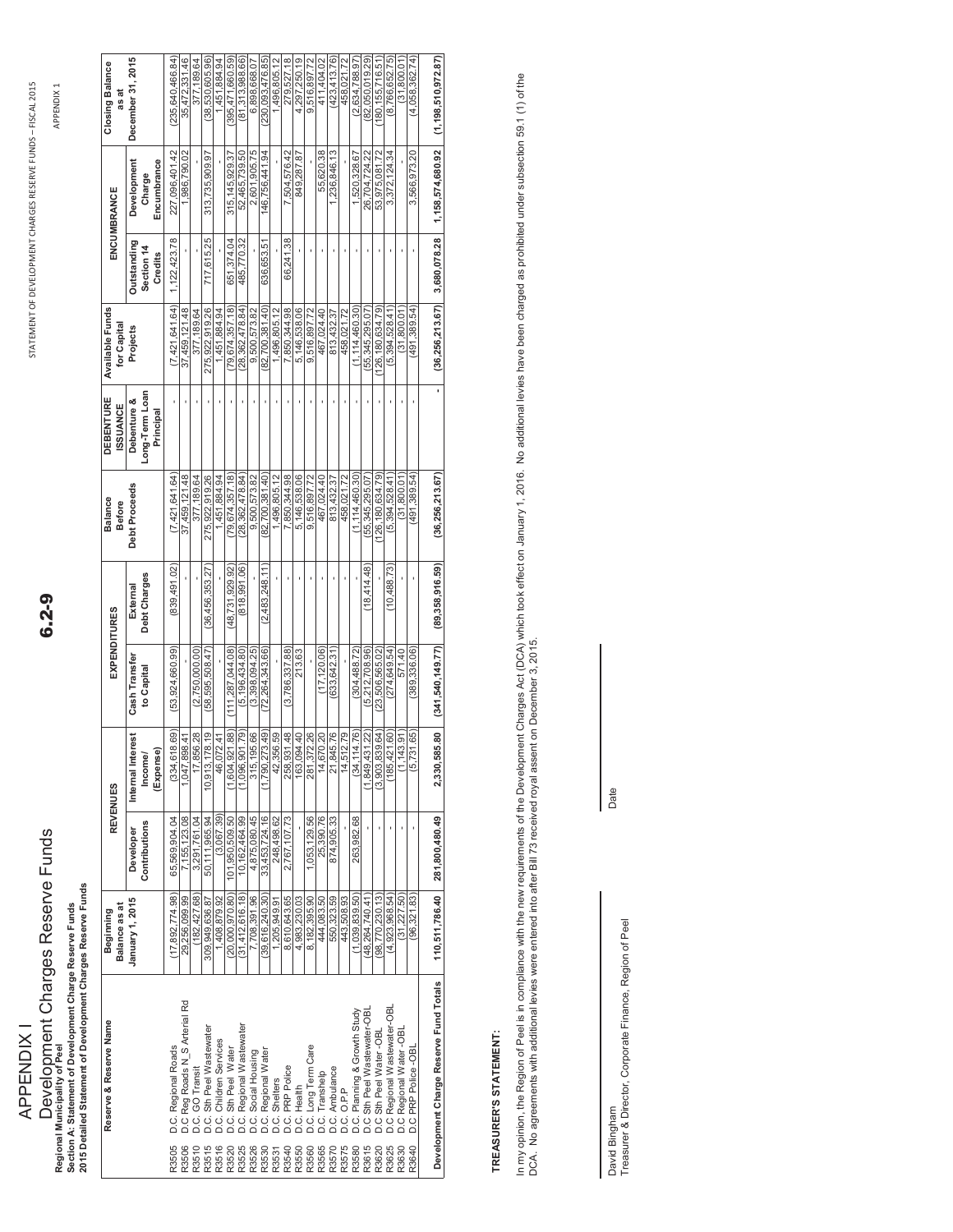# **SECTION B**

# **DETAILS OF PROJECT FUNDING BY PROGRAM**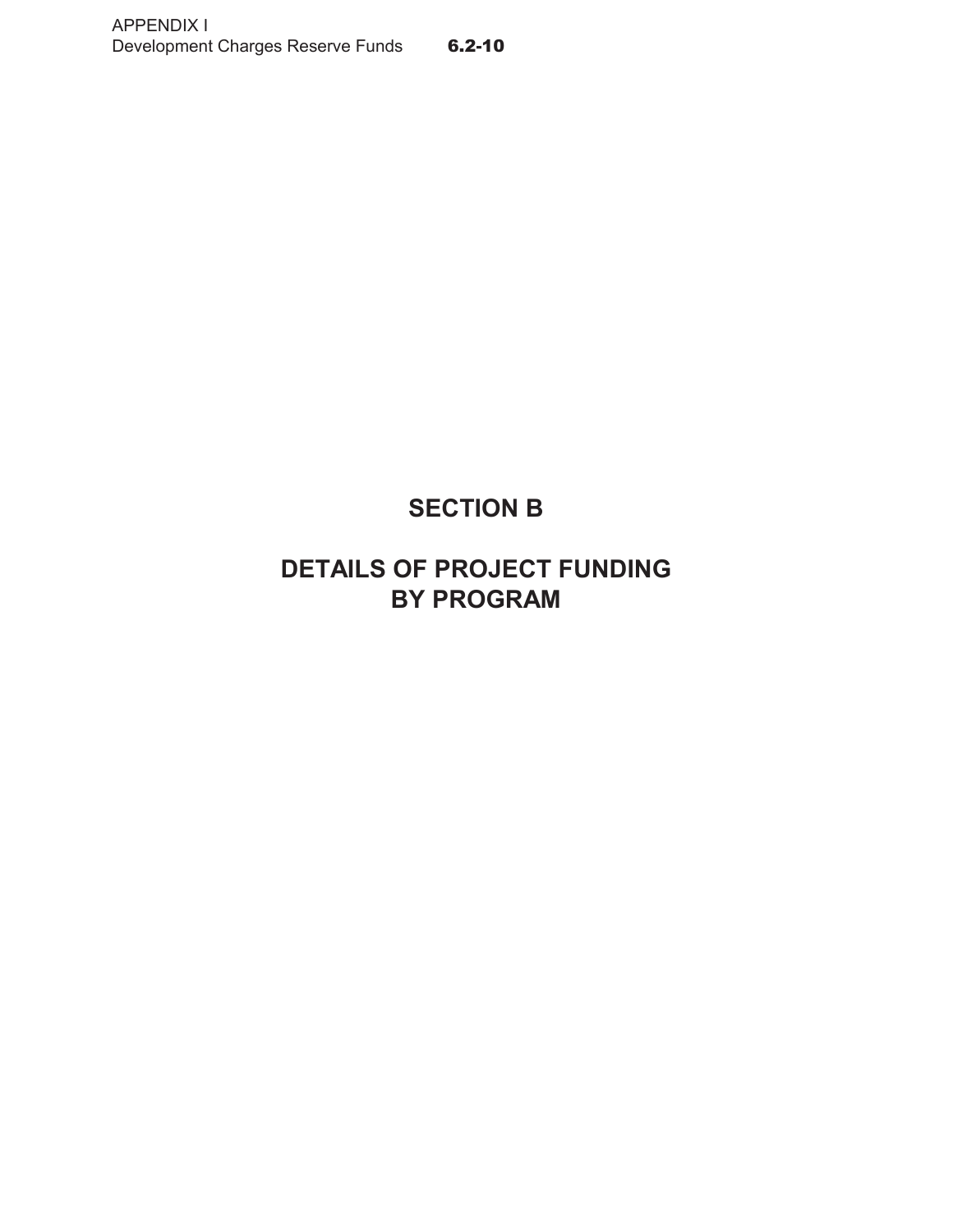APPENDIX I - Development Charges Reserve Funds APPENDIX I - Development Charges Reserve Funds

Regional Municipality of Peel<br>Section B Details of Project Funding<br>For the Year Ended December 31, 2015 **Section B Details of Project Funding Regional Municipality of Peel**

**For the Year Ended December 31, 2015**

 $6.2 - 11$ 

APPEND APPENDIX 1

**FUNDING ACCOUNTS INFORMATION**

**FUNDING ACCOUNTS INFORMATION** 

**CAPITAL PROJECT ENCUMBRANCES**

CAPITAL PROJECT ENCUMBRANCES

**2015 CAPITAL PROJECTS - REVENUE & EXPENDITURES**

2015 CAPITAL PROJECTS - REVENUE & EXPENDITURES

| Project<br>Number          | <b>Project Description</b>                                                                    | DC Funding                               | NonDC Funding                 | Government &<br>Other Funding | Unfinanced<br><b>Balance</b>               | Expenditures<br>2015 Gross               | ပိ                                       | NonDC                      | NonDC Reserves | Government &<br>Other Funded<br>Accounts |
|----------------------------|-----------------------------------------------------------------------------------------------|------------------------------------------|-------------------------------|-------------------------------|--------------------------------------------|------------------------------------------|------------------------------------------|----------------------------|----------------|------------------------------------------|
| R3505                      | D.C. Regional Roads                                                                           |                                          |                               |                               |                                            |                                          |                                          |                            |                |                                          |
| 004020<br>014030           | Highway 410 Extens<br>Queen St.E/Dixie                                                        | 108, 327.74<br>442,509.01                | 96,541.24<br>14,673.61        |                               | (29, 999.99)                               | 539,050.25<br>93,001.36                  |                                          |                            | R0210<br>R0210 |                                          |
| 014230<br>014830           | Snelgrove Bridge<br>Mayfield/Colera                                                           | 332,662.88                               | 10,543.08                     |                               | (142, 503.05)                              | 200,702.91                               | 502,490.52<br>262,236.28                 | 8,311.06                   | R0210          |                                          |
| 024020<br>024050           | Hwy50/Queen/Castlemore 20007<br>Mississ Rd/407                                                | (241, 670.39)<br>409,925.05              | (24, 821.49)<br>29,661.07     | 991, 933.46                   | (179, 671.01)                              | 439,586.12<br>545,770.57                 | 1,117,304.45<br>508,892.05               | 174,180.05<br>114,756.17   | R0210<br>R0210 | 86414                                    |
| 024070<br>024090           | Highway 7 20027<br>Winston Chrchill                                                           | (323, 305.87)<br>33,301.61               | (294, 870.41)<br>11,282.85    | 65,602.96                     | (22, 400.00)<br>649,759.06                 | 97,185.74<br>22,184.46                   | 2,975,363.07                             | 1,008,076.58               | R0210<br>R0210 | 86412                                    |
| 024120                     | Mississ Rd/Steeles/Qun 20027                                                                  | 359, 186.48                              | 25,757.13                     | 450,834.51                    | (732, 209.23)                              | 103,568.89                               | 728,038.28                               | 52,263.97                  | R0210          | 86482                                    |
| 034010<br>034020           | Dixie Rd 20021190<br>Gore Road                                                                | (174, 591, 57                            | (1,964.49)<br>114,355.62      | 211, 171.46                   | (189, 820.73)                              | (155, 205.33)<br>114,355.62              | 8,366.00<br>370,252.60                   | 102,657.30<br>4,166.06     | R0210<br>R0210 | 86482                                    |
| 034040<br>034080           | Britan Rd 20021190<br><b>Airport Roads</b>                                                    | 24,927.10<br>824, 145. 12                | 333, 180.66<br>16,486.14      | 2,000.00                      | (270, 737.46)<br>51,279.11                 | 94,692.35<br>886,588.32                  | 72.90<br>201,951.04                      | 13.86<br>96,834.61         | R0210<br>R0210 | 86299                                    |
| 044040<br>034232           | The Queensway/Dixie Rd. 0468<br>Dixie & Derry Rd 20                                           | 14,866.19<br>1,729,518.97                | 1,419,511.10<br>305.42        |                               | (81, 394.60)                               | 15,171.61<br>3,067,635.47                | 377,282.84<br>5,339,322.28               | 7,714.60<br>4,382,274.79   | R0210<br>R0210 |                                          |
| 044060<br>044075           | Steeles Avenue West 0468<br>Mayfield Road 0468                                                | (3.39)<br>785,922.59                     | (5.41)<br>94,012.38           |                               | (445, 694.23)<br>(500.00)                  | (508.80)<br>434,240.74                   | 951,674.09                               | 113,839.63                 | R0210<br>R0210 |                                          |
| 044230<br>044285<br>054030 | Steeles Ave./Bramalea Rd 0468<br>Steeles Ave./Goreway Dr.0468<br>King Street Expansion 041280 | 32,292.98<br>585,023.40<br>12,426,288.00 | 1,883.96<br>278.21            | 42,947.45<br>42,947.45        | (52, 970.21)<br>(1,563,134.03)<br>8,541.59 | 24,154.18<br>636,790.65<br>10,863,153.97 | 573,311.83<br>7,390,224.82<br>453,314.67 | 15,799.08<br>409.11        | R0210<br>R0210 | 86482<br>86482                           |
| 054045                     | Queen St West 041280                                                                          | 660,286.65                               | 33,490.09                     | 567,544.80                    |                                            | 1,261,321.54                             | 20,232,726.06                            | 1,026,214.77               | R0210          | 85525, 86648, 86694                      |
| 054245<br>054225           | Dixie Rd/Bovaird Dr 041280<br>Steeles Ave/Tor 041280                                          | 276,700.75<br>828,584.86                 | 79,709.09<br>305.22           | 177, 377.43<br>686,815.49     | (33,463.86)                                | 1,535,585.40<br>420,919.54               | 684,929.93<br>257,707.81                 | 71,420.46<br>1,373.29      | R0210<br>R0210 | 86482<br>86482                           |
| 054250                     | Bovaird Dr/Tor                                                                                | 61,017.13                                | 1,881.25                      |                               | $(59, 524.04)$<br>$(58, 581.19)$           | 4,317.19                                 | 1,254,384.20                             | 38,674.54                  | R0210          |                                          |
| 064015<br>064020           | Wins Church/Hal Rd 051496<br>Dixie Rd/Steeles 051496                                          | (24, 878.53)<br>12,726,065.00            | (121, 050.32)<br>1,296,809.54 | 416,710.77                    | 964,495.08                                 | 270,781.92<br>15, 164, 521.74            | 1,107,551.80<br>3,811,796.22             | 5,388,966.15<br>388,429.09 | R0210<br>R0210 | 86412<br>85525, 86482                    |
| 064025                     | Miss Rd/Queen W 05-1496                                                                       | 769,663.50                               | 99,555.47                     | 177, 152. 12<br>212, 532. 34  | (196, 667.57)                              | 885,083.74                               | 5,407,947.42                             | 738, 124.54                | R0210          | 86299                                    |
| 064265<br>064040           | Mayfld/Bram-Airport 05-1496<br>Gore/Fogal Rd 05-1496                                          | 1,087,698.66<br>192,450.65               | 75,452.01                     |                               | (350, 319.44)                              | 192,450.65<br>812,831.23                 | 232,848.86<br>9,563,019.21               | 663,372.00                 | R0210          |                                          |
| 064273                     | Queen/Futur 05-1496                                                                           | 5,055.55                                 |                               |                               |                                            | 5,055.55                                 |                                          |                            |                |                                          |
| 064280<br>074030           | The Gore Road Castlemore to Ma<br>King/ColeraineDr                                            | 1,234.82<br>339,276.91                   | 50,066.70                     |                               | (49, 873.02)<br>62,836.09                  | 64,070.91<br>339,470.59                  | 15,577,727.12                            | 2,298,787.47               | R0210          |                                          |
| 074250                     | Airport Road/Steeles Avenue                                                                   | (66,084,84)                              | (3, 116.72)                   | 159,030.21                    | (84, 523.26)<br>(245, 305.82)              | 5,305.39                                 | 832, 124.88<br>1,258,911.83              | 27,040.96                  | R0210          | 86482                                    |
| 074260<br>084235           | Kennedy Road/Queen Street East<br>Derry Road/Goreway Drive                                    | 22,087.93<br>1,455,465.47                | 22,017.15<br>136,320.07       |                               |                                            | 1,346,479.72<br>44,105.08                | 27,635.59                                | 27,547.06<br>117,910.72    | R0210<br>R0210 |                                          |
| 084240<br>084255           | Dixie Road/Old Sco<br>Queen Street                                                            | 4,081.98<br>34,032.01                    | 218.02<br>2,183.27            |                               |                                            | 4,300.00<br>36,215.28                    | 81,224.51                                | 5,210.83                   | R0210<br>R0210 |                                          |
| 084275                     | Bovaird Drive/James Potter Rd                                                                 | 1,173,513.94                             |                               |                               | $(741, 947.31)$<br>$(122, 779.37)$         | 431,566.63                               | 155,686.06                               |                            |                |                                          |
| 094215<br>094060           | Mavis Road - Steeles Avenue to<br>Steeles Avenue/Highway 50                                   | 4,232,919.45<br>36,386.47                | 365,277.86                    | 474,130.61                    |                                            | 4,949,548.55<br>36,386.47                | 679,213.25<br>2,079,529.44               | 179,452.06                 | R0210          | 86299, 86482                             |
| 094230                     | The Gore Rd                                                                                   | 19,252.81                                |                               |                               |                                            | 19,252.81                                | 98,040.06                                |                            |                |                                          |
| 094245<br>094255           | Airport Road/Williams Parkway<br>Steeles Avenue/Finch Avenue                                  | (50, 839.27)<br>128,370.20               | 10,989.15                     | 58,616.48                     | (5,018.26)                                 | 139,359.35<br>2,758.95                   | 2,635,712.82<br>649,978.58               | 225,630.74                 | R0210          | 86482                                    |
| 094265                     | Kennedy Road/Williams Parkway                                                                 | 4,863.62                                 |                               |                               |                                            | 4,863.62                                 | 457,640.32                               |                            |                |                                          |
| 094295<br>094290           | Steeles Ave/Kndy Rd<br>Dixie Rd/Midwy Blvd                                                    | (53, 314.91)<br>42,751.25                | (1, 166.57)<br>745.73         | 60,441.51                     | (44, 691.85)<br>0.01                       | (1, 194.87)<br>5,960.04                  | 2,324.70<br>1,059,685.31                 | 40.55<br>23,543.77         | R0210<br>R0210 | 86482                                    |
| 104020                     | Dixie Road - Queen Street to B                                                                | 147,567.54                               |                               |                               |                                            | 147,567.54                               | 3,002,055.04                             |                            |                |                                          |
| 04070<br>04040             | The Gore Road - Highway 50 to<br>Mississauga Road - Bovaird Dri                               | 262,650.52<br>229, 119.77                | $\,$                          |                               |                                            | 262,650.52<br>229,119.77                 | 5,966,068.74<br>5,125,876.55             |                            |                |                                          |
| 104230                     | Steeles Avenue/Mavis Road Inte                                                                | 9,131.85                                 | 890.01                        |                               |                                            | 10,021.86                                | 2,777,506.90                             | 270,710.10                 | R0210          |                                          |
| 104235<br>104245           | Derry Road/Millcreek Crive<br>Queen St/Ching Road                                             | (860.93)<br>4,710.10                     | (70.58)                       |                               |                                            | (931.51)<br>4,710.10                     | 292,093.32<br>1,280,399.92               | 23,943.66                  | R0210          |                                          |
| 104265                     | Derry Road                                                                                    | 946,477.58                               | 23,957.52                     |                               | (29, 814.35)                               | 940,620.75                               | 122,007.99                               | 3,088.31                   | R0210          |                                          |
| 104350<br>14020            | Dixie Road - Countryside Drive<br>Mayfield Road E.A.                                          | 6,052.19<br>192, 193.07                  |                               |                               |                                            | 6,052.19<br>192,193.07                   | 6,544.93<br>750,069.17                   |                            |                |                                          |
| 14060                      | Highway 50 - Castlemore Road t                                                                | 231,421.47                               |                               |                               |                                            | 231,421.47                               | 681,845.77                               |                            |                |                                          |
| 14075<br>114080            | Highway 50 - 600 Metres South<br>Mayfield Rd-Airport Road T                                   | (1,718,938.70)<br>206,414.13             | J.                            |                               |                                            | (1,718,938.70)<br>206,414.13             | 907,452.58<br>11,236,673.97              |                            |                |                                          |
| 114090<br>114215           | Old Church Road - East Leg of<br>Bovaird Drive/Brisdale Drive                                 | 228,831.16<br>13,726.30                  | 24,445.50                     |                               | (12, 139.81)                               | 253,276.66<br>1,586.49                   | 34,585.08<br>5,918,504.11                | 666,953.54                 | R0210          |                                          |
| 114217                     | Erin Mills Parkway/Dundas Stre                                                                | 64,421.88                                | 2,320.79                      |                               |                                            | 66.742.67                                | 3.139.415.47                             | 113,096.60                 | R0210          |                                          |

Page 6 of 19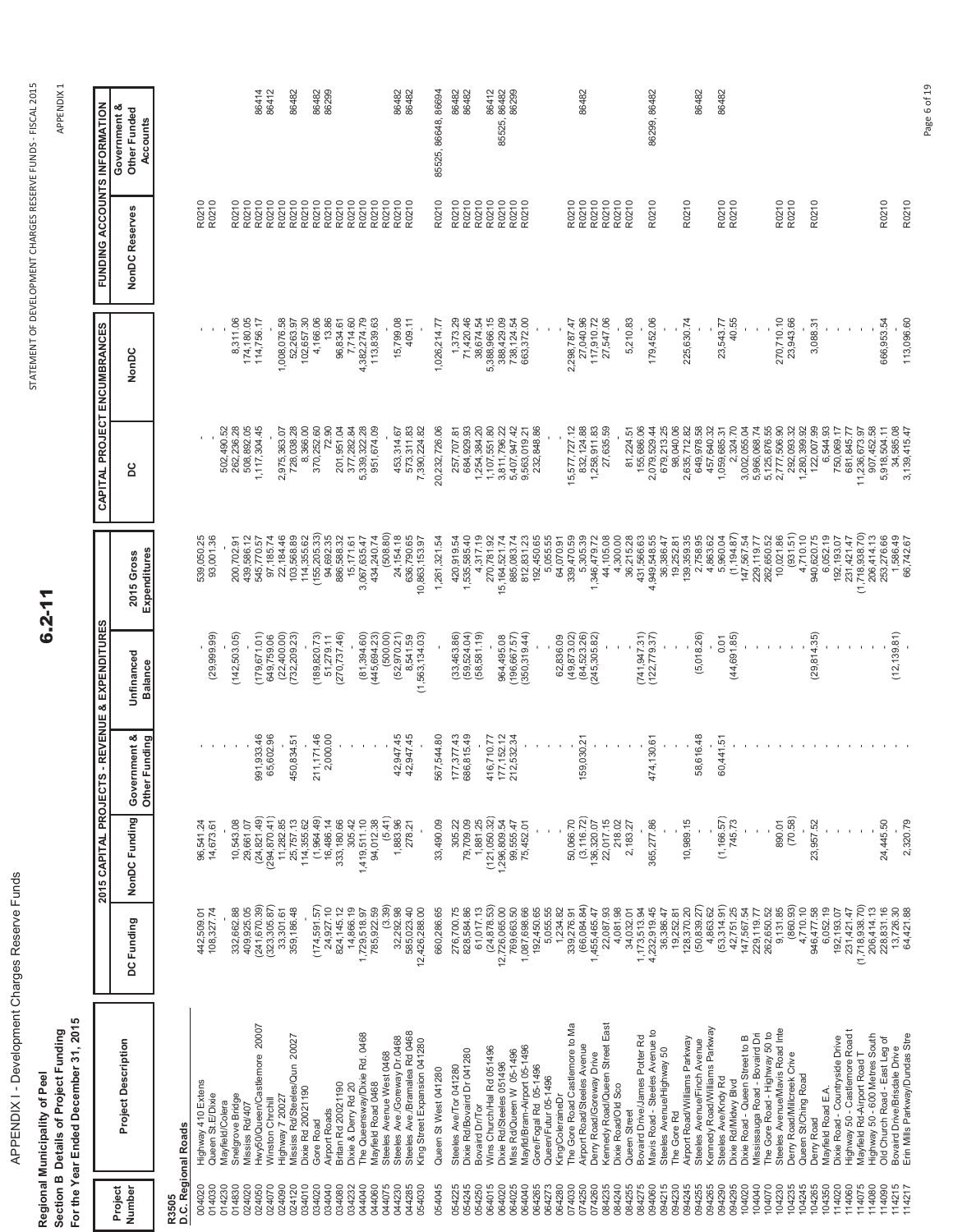| 3<br>ı                |
|-----------------------|
| $\ddot{ }$            |
| ١<br>ነ<br>i<br>Ï<br>Ì |
| ֠<br>١                |
| ı<br>Ï                |
|                       |
| ֚֘֝                   |

**Regional Municipality of Peel Section B Details of Project Funding For the Year Ended December 31, 2015**

Regional Municipality of Peel<br>Section B Details of Project Funding<br>For the Year Ended December 31, 2015

 $6.2 - 12$ 

APPEND APPENDIX 1

|                   |                                                                  |                            | 2015 CAPITAL PROJECT   |                               | S - REVENUE & EXPENDITURES   |                            | CAPITAL PROJECT ENCUMBRANCES             |                          | FUNDING ACCOUNTS INFORMATION |                                          |
|-------------------|------------------------------------------------------------------|----------------------------|------------------------|-------------------------------|------------------------------|----------------------------|------------------------------------------|--------------------------|------------------------------|------------------------------------------|
| Project<br>Number | <b>Project Description</b>                                       | DC Funding                 | NonDC Funding          | Government &<br>Other Funding | Unfinanced<br><b>Balance</b> | Expenditures<br>2015 Gross | 2d                                       | NonDC                    | NonDC Reserves               | Government &<br>Other Funded<br>Accounts |
| 114220            | The Gore Road/Castlemore Road                                    | 2,584.73                   |                        |                               |                              | 2,584.73                   |                                          |                          |                              |                                          |
| 114235            | Mayfield Road/New Street East                                    |                            |                        |                               |                              |                            | 79,034.07                                |                          |                              |                                          |
| 14245             | Dixie Rd/Countryside                                             |                            |                        |                               |                              |                            | 589,570.07<br>183,910.86                 |                          |                              |                                          |
| 14250<br>14246    | Transit Supportive Initiative                                    | 13,568.76                  |                        |                               |                              | 13,568.76                  | 696,201.34<br>200,274.02                 |                          |                              |                                          |
| 14295             | Erin Mills Parkway/Burnhamthor<br>Derry Road/Argentia Road       | 67,327.65<br>53,427.41     |                        |                               |                              | 67,327.65<br>53,427.41     | 659,082.97                               |                          |                              |                                          |
| 14320             | E.A. STUDIES - Allocations for                                   |                            |                        |                               |                              |                            | 610,641.57                               |                          |                              |                                          |
| 14330             | Steels Av - Winston                                              | 14,366.07                  |                        |                               |                              | 14,366.07                  |                                          |                          |                              |                                          |
| 14350             | Cawthra Road E.A. - QEW to Dun                                   | 58,077.73<br>331,050.02    |                        |                               |                              | 58,077.73<br>417,044.74    | 399,982.41                               |                          |                              |                                          |
| 24040<br>24215    | Bovaird Drive - Lake Louise Ro<br>Embleton Road/Heritage Road    | 3,859.86                   | 448.72                 | 85,546.00                     |                              | 3,859.86                   | 7,750,073.07<br>787,109.73               | 295,651.28               | R0210                        | 86299                                    |
| 24380             | Airport Rd CI E.A.-1km                                           | 149, 129.81                |                        |                               | (73, 296.64)                 | 75,833.17                  |                                          |                          |                              |                                          |
| 124390            | EA Study-Mayfield                                                | (623, 763, 33)             |                        |                               |                              | (623, 763.33)              |                                          |                          |                              |                                          |
| 24425             | Trans Supp Initity Steeles Ave                                   | 21,005.97                  |                        |                               |                              | 21,005.97                  | 627, 133.26                              |                          |                              |                                          |
| 27712             | Transportation Demand Manageme                                   | 67,246.06                  | 16,811.5               |                               |                              | 84,057.57                  | 309,064.94                               | 77,266.25                | R0210                        |                                          |
| 134065<br>134055  | Mayfield Road - Hurontario Str<br>Mayfield Road - The Gore Road  | 2,794,991.68<br>342,884.52 |                        |                               |                              | 342,884.52<br>2,794,991.68 | 10,912,944.96<br>1,515,400.37            |                          |                              |                                          |
| 134275            | Qn St/Drinkwater Rd                                              | 405,765.81                 |                        |                               |                              | 405,765.81                 |                                          |                          |                              |                                          |
| 134285            | Transit Sup                                                      | (275, 355.31)              |                        |                               | 27,122.60                    | (248, 232.71)              | 5,271,677.32                             |                          |                              |                                          |
| 134330            | Mayfield Rd Class E.A.                                           | 829, 442.13                |                        |                               |                              | 829,442.13                 |                                          |                          |                              |                                          |
| 134380            | The Gore Rd Class E.A                                            | 221,057.63                 |                        |                               |                              | 221,057.63                 | 57,557.87<br>197,133.85                  |                          |                              |                                          |
| 134420            | Grow Sig-Mississaug Rd@Wanless                                   |                            |                        |                               |                              |                            | 161,450.00                               |                          |                              |                                          |
| 37702             | Transportation Surveys                                           | 20,415.41                  | 20,415.41              |                               |                              | 40,830.82                  | 31,467.51<br>15,554.20                   | 31,467.52                | R0210                        |                                          |
| 137703            | Cordon Count                                                     | 81.89                      | 181.33                 | (263.22)                      |                              |                            |                                          | 34,443.72                | R0210                        | 86311                                    |
| 137711<br>137712  | Transp Demand Mmgt<br>Transp Plan Studies                        | 56,524.74<br>51,020.62     | 70,053.46<br>14, 131.2 |                               |                              | 121,074.08<br>70,655.95    |                                          |                          | R0210<br>R0210               |                                          |
| 37720             | Goods Movement Program                                           | 230,274.94                 | 162,613.34             | 3,208.10                      |                              | 396,096.38                 | 40,253.45                                | 28,425.81                | R0210                        | 86299                                    |
| 144020            | Dixie Road - Bovaird Drive to                                    | 35,579.54                  |                        |                               |                              | 35,579.54                  | 2,841,258.72                             |                          |                              |                                          |
| 144030            | Airport Road - 1000 m North of                                   | 2,419,887.05               |                        |                               |                              | 2,419,887.05               |                                          |                          |                              |                                          |
| 144035            | Steeles Avenue - Chinguacousy                                    | 57, 172.22                 |                        |                               |                              | 57,172.22                  | 3,582,523.50<br>2,739,902.69             |                          |                              |                                          |
| 144100E           | Property Acquisition Envelope                                    |                            |                        |                               |                              |                            | 18,718,983.00                            |                          |                              |                                          |
| 144160            | Prop Acqu-Bramalea and DerryRd                                   | 2,278.52                   |                        |                               |                              | 2,278.52                   | 347,721.48                               |                          |                              |                                          |
| 144265<br>144280  | Old Church Road/New Street Eas<br>Steeles Avenue/Financial Drive | 31, 112.58<br>352,412.25   |                        |                               |                              | 31,112.58<br>352,412.25    | 619,497.94<br>3,864,161.81               |                          |                              |                                          |
| 44285             | Transit Supp Initiat                                             | 1,312,776.44               |                        |                               |                              | 1,312,776.44               | 11,812,211.63                            | 147,592.00               |                              |                                          |
| 44380             | Winston Churchill Boulevard Cl                                   | 165,807.84                 |                        | 181,695.08                    |                              | 347,502.92                 | 352,822.21                               |                          |                              | 86280, 86299                             |
| 144405            | Var Sig Phasg Updts                                              | 18,714.00                  | 18,714.00              |                               |                              | 37,428.00                  |                                          |                          | R0210                        |                                          |
| 144420            | Transit Supp Iniat-Bovaird Dr                                    | 3,704.56                   |                        |                               |                              | 3,704.56<br>5,959.93       | 396,304.51                               |                          |                              |                                          |
| 144435            | Traffic Data Collec                                              | 5,661.93                   | 298.00                 |                               |                              |                            |                                          |                          | R0210                        |                                          |
| 47720<br>147711   | Transportation Planning Studie<br>Goods Movement Program         | 2,063.76<br>157,407.43     | 205,961.08<br>2,833.62 |                               |                              | 4,897.38<br>363,368.51     | 131,284.56<br>116,730.47                 | 160,275.82<br>182,730.07 | R0210<br>R0210               |                                          |
| 54040             | Winston Churchill Boulevard-                                     | 4,668.17                   |                        |                               |                              | 4,668.17                   | 1,139,816.83                             | 49,370.00                |                              |                                          |
| 54070             | Mayfield Road - Chinguacousy R                                   | 124,088.58                 |                        |                               |                              | 124,088.58                 | 2,514,096.42                             | 155, 187.00              |                              |                                          |
| 154080            | The Gore Road - Queen Street E                                   | 2,600.39                   |                        |                               |                              | 2,600.39                   | 3,316,368.61<br>4,237,500.00<br>8,287.00 | 195,232.00               |                              |                                          |
| 154100E           | Property Acquisition Envelope                                    |                            |                        |                               |                              |                            |                                          |                          |                              |                                          |
| 154235<br>154103E | Mayfield Road/Collector Road<br>Under Maintenance Envelope       | 5,995.53                   |                        |                               |                              | 5,995.53                   | 634,699.47                               | 4,847.00                 |                              |                                          |
| 154245            | Mayfield Road/Collector Road                                     | 4,668.17                   |                        |                               |                              | 4,668.17                   | 636,026.83                               | 37,268.00<br>37,268.00   |                              |                                          |
| 54265             | Steeles Avenue/Torbram Road                                      | 6,175.51                   | 215.81                 |                               |                              | 6,391.32                   | 3,528,996.49                             | 309, 134.19              | R0210                        |                                          |
| 54300             | Traffic Eng Studies                                              | 1,380,000.00               |                        |                               |                              | 1,380,000.00               |                                          |                          |                              |                                          |
| 154310            | Rd Prog Plan & Stud                                              | 187,200.73                 | 187,200.72             |                               |                              | 374,401.45                 | 12,799.27                                | 12,799.28                | R0210                        |                                          |
| 154320<br>154350  | Mississauga Road Class E.A.<br>Devel Charges Update              | 73, 128.14<br>69,775.62    |                        |                               |                              | 73,128.14<br>69,775.62     | 230,224.38<br>891,931.86                 |                          |                              |                                          |
| 154370            | The Gore Road Class E.A.- Cas                                    | 1,585.60                   |                        |                               |                              | 1,585.60                   | 651,094.40                               |                          |                              |                                          |
| 154380            | Cawthra Road - Schedule B EA1                                    | 3,492.95                   |                        |                               |                              | 3,492.95                   | 594,279.05                               |                          |                              |                                          |
| 54405             | Various Signal Phasing Updates                                   | 74,188.51                  | 74,188.51              |                               |                              | 148,377.02                 | 13,311.49                                | 13,311.49                | R0210<br>R0210               |                                          |
| 54435<br>57702    | Traffic Data Collection and An<br>Transportation Surveys         | 85,542.24                  | 4,502.22               |                               |                              | 90,044.46                  | 128,207.76<br>85,000.00                  | 6,747.78<br>85,000.00    |                              |                                          |
| 57703             | Cordon Count                                                     |                            |                        |                               |                              |                            | 200,000.00                               |                          |                              |                                          |
| 157711            | Transportation Planning Studie                                   | 25,812.04                  | 35,441.00              |                               |                              |                            | 149, 187.96                              | 200,000.00<br>139,559.00 |                              |                                          |
| 157712            | Transportation Demand Manageme                                   | 292,976.59                 | 73,244.15              |                               |                              | 61,253.04<br>366,220.74    | 32,023.41                                | 251,755.85               | R0210<br>R0210               |                                          |
| 157720            | Goods Movement Program                                           | 84,313.41                  | 84,313.38              |                               |                              | 168,626.79                 | 324,086.59                               | 324,086.62               | R0210                        |                                          |
|                   | SUBTOTAL R3505                                                   | 53,924,660.99              | 4,919,608.39           | 5,067,975.01                  | (4,054,946.79)               | 59,857,297.60              | 227,096,401.42                           | 21,160,246.76            |                              |                                          |

Page 7 of 19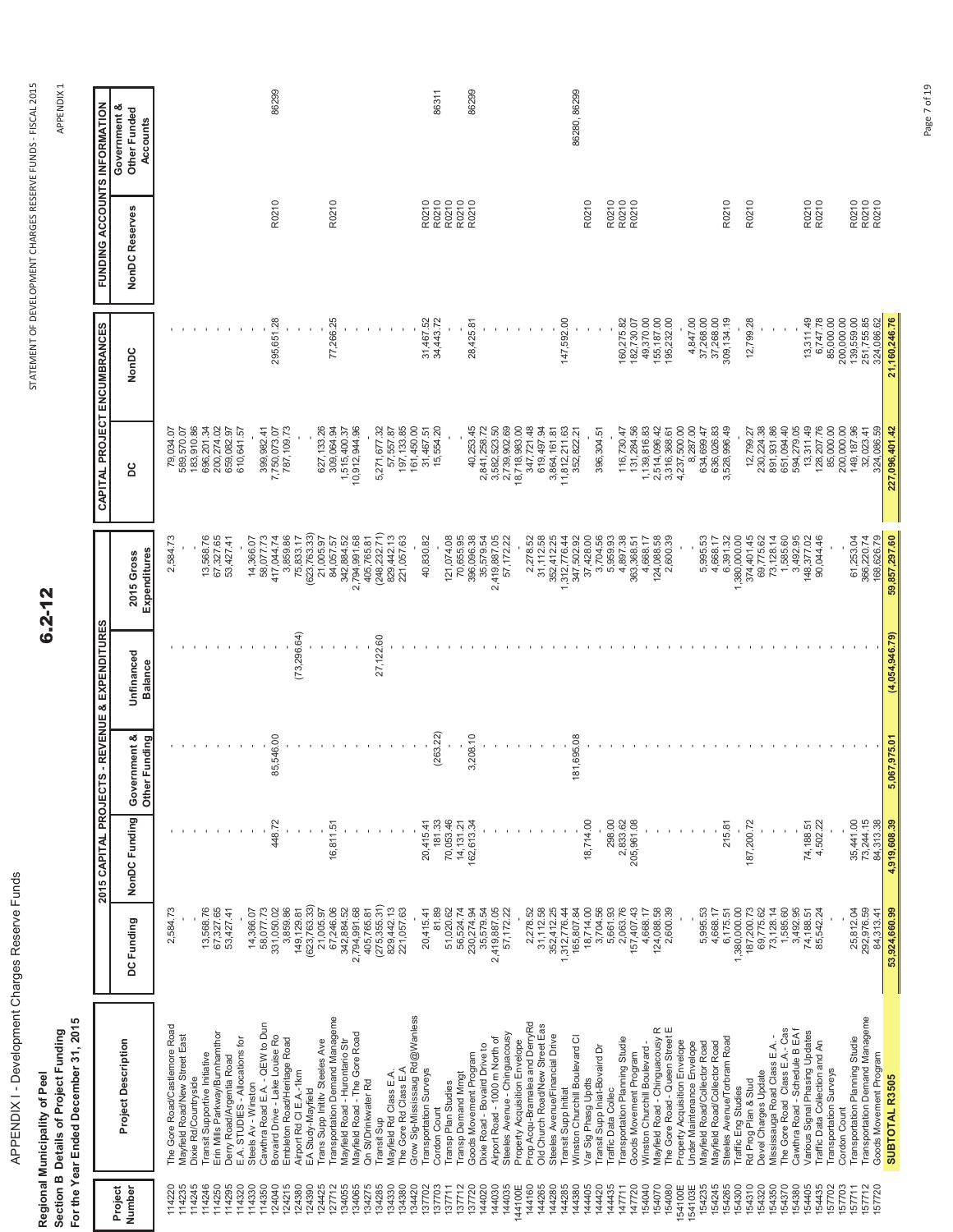APPENDIX I - Development Charges Reserve Funds APPENDIX I - Development Charges Reserve Funds

Regional Municipality of Peel<br>Section B Details of Project Funding<br>For the Year Ended December 31, 2015 **Section B Details of Project Funding Regional Municipality of Peel**

**For the Year Ended December 31, 2015**

 **Project** 

**Number Project Description**

**Project Description** 

 $6.2 - 13$ 

APPEND APPENDIX 1

**FUNDING ACCOUNTS INFORMATION**

**FUNDING ACCOUNTS INFORMATION** 

**CAPITAL PROJECT ENCUMBRANCES**

CAPITAL PROJECT ENCUMBRANCES

**2015 CAPITAL PROJECTS - REVENUE & EXPENDITURES**

2015 CAPITAL PROJECTS - REVENUE & EXPENDITURES

 **Government & Other Funded** 

Government &<br>Other Funded

| Number                     | Project Description                                              | DC Funding                                        | NonDC Funding          | Government &<br>Other Funding                    | Unfinanced<br><b>Balance</b>             | Expenditures<br>2015 Gross       | 2d                               | NonDC                                   | NonDC Reserves | Other Funded<br>Accounts |
|----------------------------|------------------------------------------------------------------|---------------------------------------------------|------------------------|--------------------------------------------------|------------------------------------------|----------------------------------|----------------------------------|-----------------------------------------|----------------|--------------------------|
| 104355<br>R3506            | New North/South 6-lane Road E<br>D.C Reg Roads N_S Arterial Rd   |                                                   | $\mathbf{r}_\perp$     | t.                                               |                                          |                                  | 1,986,790.02                     |                                         |                |                          |
|                            | SUBTOTAL R3506                                                   |                                                   |                        |                                                  |                                          |                                  | 1,986,790.02                     |                                         |                |                          |
| R3510<br>D.C GO Transit    |                                                                  |                                                   |                        |                                                  |                                          |                                  |                                  |                                         |                |                          |
| 095900                     | GO Transit - Unallocated Capit                                   | 2,750,000.00                                      |                        | $\,$                                             | 14,553,081.27                            | 17,303,081.27                    |                                  |                                         |                |                          |
|                            | SUBTOTAL R3510                                                   | 2,750,000.00                                      |                        | ٠                                                | 14,553,081.27                            | 17,303,081.27                    |                                  |                                         |                |                          |
| R3515                      | D.C. Sth Peel Wastewater                                         |                                                   |                        |                                                  |                                          |                                  |                                  |                                         |                |                          |
| 022924                     | Lakeview Dewat Sty 2002-7                                        | 11,927.62                                         | 60,421.55<br>34,780.79 |                                                  |                                          | 7,053.60                         | 67,415.27                        | 341,504.75                              | R0242<br>R0242 | 86414<br>86414           |
| 022925<br>022935           | Lakeview Hdwks Upg 2002-7<br>Lakeview Fac Expan 2002-7           | 1,991.36<br>33,726.94                             | 139,516.06             | $(65, 295.57)$<br>$(37, 476.15)$<br>$16, 193.29$ | 16,216.81                                | (704.00)<br>205,653.10           | 142,243.66<br>5,059.29           | 88,364.65<br>588,410.04<br>1,756,546.36 | R0242          | 86414                    |
| 022965<br>032941           | LWTF Bioso Expnd/Upgd 03-175<br>Clarkson Fac Exp                 | 167,759.25                                        | 361,757.84             | 65,534.86                                        | (47, 872.40)                             | 547,179.55                       | 2,981,199.24<br>1,225,665.90     | 2,163,039.57                            | R0242          | 86414                    |
| 052108<br>052220           | New Forcemn JD Park 04-1280<br>Mississauga Road 04-1280          | 284.27                                            | 527.93                 |                                                  |                                          |                                  | 320,339.96<br>239,972.99         | 594,917.30                              | R0242          |                          |
| 052990                     | New Pump Stn JD Park 04-1280                                     | 691.80                                            | 1,284.78               |                                                  |                                          | 812.20<br>1,976.58               | 53,914.16                        | 100, 126.35                             | R0242          |                          |
| 062405<br>062109           | Port Credit Sew Trunk 05-1496<br>Dixie Road                      |                                                   |                        |                                                  |                                          |                                  | 5,233.05<br>308,602.71           | 912,178.56                              |                |                          |
| 062415                     | CPR Interceptor                                                  | (24, 395.23)                                      | (31,274.77)            |                                                  | (2,000.00)                               | (57,670.00)                      |                                  |                                         | R0242          |                          |
| 062935<br>062925           | Clarkson Wstwat Treat 05-1496<br>New PS Port Credit 05-1496      | 266.00<br>4,150,308.04                            | 2,581,915.71           |                                                  | 351,361.05                               | 266.00<br>7,083,584.80           | 3,130,709.09<br>12,065,071.02    | 7,457,671.44                            | R0242          |                          |
| 072210                     | Castlemore Road Trunk Sewer                                      | 781,558.25                                        |                        |                                                  | (63, 858.04)                             | 717,700.21                       |                                  |                                         |                |                          |
| 072215<br>072225           | Steeles Ave W Trunk<br>West Trunk Sewer                          | 46,383.00                                         |                        | - 11<br>$\mathbf{I}$                             | (92,440.40)                              | (46,057,40)                      | 4,654,199.58<br>628,061.41       |                                         |                |                          |
| 072250                     | Mississauga Road Trunk Sewer                                     | 249,661.05                                        |                        |                                                  | 28,799.88                                | 278,460.93                       | 3,091,644.68                     |                                         |                |                          |
| 072960<br>082205           | Lakeview Wastewater Treatment<br>West Trunk Sewer Twinning       | 1,325,523.50<br>23,404,775.60<br>2,768,891.13     |                        | 261,028.08<br>$\mathbf{I}$                       | 231,490.18<br>1,815,882.16<br>273,253.41 | 1,818,041.76<br>25,220,657.76    | 791,013.94                       |                                         |                | 86414                    |
| 082235                     | Bolton/Brampton Trunk Sewer Tw                                   |                                                   | 137,963.48             |                                                  |                                          | 3,180,108.02                     | 151,372,586.04<br>10,198,930.36  | 508, 174.61                             | R0242          |                          |
| 082260<br>082590           | Wastewater Servicing Analysis<br>Confederation                   | (55.00)                                           |                        |                                                  | (279.35)                                 | (334.35)                         | 93,418.55                        |                                         |                |                          |
| 082915                     | Clarkson Wastewater Treatment                                    | 7,625,842.50                                      |                        |                                                  | (98, 668.02)                             | 7,527,174.48<br>6,661.07         | 25,890,374.75                    |                                         |                |                          |
| 092825<br>102102           | Alton Village Wastewater Servi<br>Future Street - Springdale Nei | 1,589.10                                          | 5,071.97               | $\mathbf{I}$                                     |                                          |                                  | 1,077,874.08                     | 3,440,303.30                            | R0242          |                          |
| 102220                     | Harold/McLaughlin TS and WM                                      | (105, 989.22)                                     | (34, 031.41)           |                                                  | 114,538.51                               | (25,482,12)                      | 1,321,645.06<br>916,353.14       | 424,358.66                              | R0242          |                          |
| 102425                     | Harborn Road Trunk Sewer - Div                                   | 2,747,799.33<br>1,577,227.31                      | 2,747,799.89           |                                                  | 242,216.83<br>328,520.13                 | 5,737,816.05<br>2,146,684.35     | 6,291,987.73<br>30,254,962.11    | 6,291,989.15                            | R0242          |                          |
| 102925<br>112201           | East Bramp Trnk Sewer Twinning<br>Lakeview Wastewater Treatment  | 630,466.69                                        | 5,044.57               | 240,936.91                                       |                                          | 635,511.26                       | 32,237,437.10                    | 257,942.13                              | R0242          | 86414                    |
| 12210                      | Etobicoke Creek Trunk Sewer Tw                                   | 6,014,195.91                                      | 532, 160.60            | 2,850, 133.92                                    | 886,897.70                               | 10,283,388.13                    | 6,866,977.14                     | 607,618.17                              | R0242          | 86414                    |
| 22210<br>12901             | Albion-Vaughan Road Trunk Sewe<br>Odour Control Facilities       | 6,170,625.78<br>9,921.84                          | 44,249.37              |                                                  | 52,161.14                                | 6,222,786.92<br>54,171.21        | 1,072,002.29<br>6,586,930.94     | 4,843,478.17                            | R0242          |                          |
| 132201                     | East o West Diversion - Conve                                    | 254,574.32                                        |                        |                                                  |                                          | 254,574.32                       | 708,455.43                       |                                         |                |                          |
| 132901<br>142221           | East o West Diversion Sewage<br>Fletcher's Creek Sanitary Trun   | 218,792.61                                        |                        |                                                  |                                          | 218,792.61                       | 578,110.56<br>2,329,188.00       |                                         |                |                          |
| 142225                     | Fletcher's Creek Sanitary Trun                                   |                                                   |                        |                                                  |                                          |                                  | 1,343,256.00                     |                                         |                |                          |
| 142229<br>142970           | Caledon East Sewage Pumping St<br>Mount Pleasant Sanitary Trunk  | 453,233.46<br>77,931.26                           | 77.931.19              |                                                  |                                          | 453,233.46<br>155,862.45         | 1,161,558.20<br>3,723,516.54     | 1,161,558.30                            | R0242          |                          |
|                            | SUBTOTAL R3515                                                   | 58,595,508.47                                     | 6,665,119.55           | 1,055.34<br>3,33'                                | 4,036,219.59                             | 72,627,902.95                    | 313,735,909.97                   | 31,538,181.51                           |                |                          |
| R3520                      | D.C. Sth Peel Water                                              |                                                   |                        |                                                  |                                          |                                  |                                  |                                         |                |                          |
| 001925                     | Streetsville PS Expand 02-1190                                   |                                                   |                        |                                                  |                                          |                                  | 56,625.51                        | 1,738.36                                |                |                          |
| 021850                     | Caledon Vill New Well 02-1190<br>NE Brampton                     |                                                   | 12,375.45              | 129.66                                           | $(18,910.07)$<br>$(440,820.84)$          | 831.18<br>(215,691.18)<br>(0.00) | 664,572.29                       | 1,116,564.33                            | R0241          | 86414                    |
| 021916<br>021920<br>021930 | Meadowvale N. Transmissn 2002-7<br>Beckett Sproule               | 7,365.80<br>225,000.00<br>(1,329.19)<br>26,652.43 | (134.18)               | ,463.37                                          |                                          | 26,652.43                        | 1, 180, 760.59<br>2, 742, 197.62 | 119, 192.35                             | R0241          | 86414                    |
| 021945                     | Lakeview - Expansion 2002-7                                      | (136.47)                                          | (38.54)                | 175.01                                           |                                          |                                  |                                  |                                         | R0241          | 86414                    |
|                            |                                                                  |                                                   |                        |                                                  |                                          |                                  |                                  |                                         |                | Page 8 of 19             |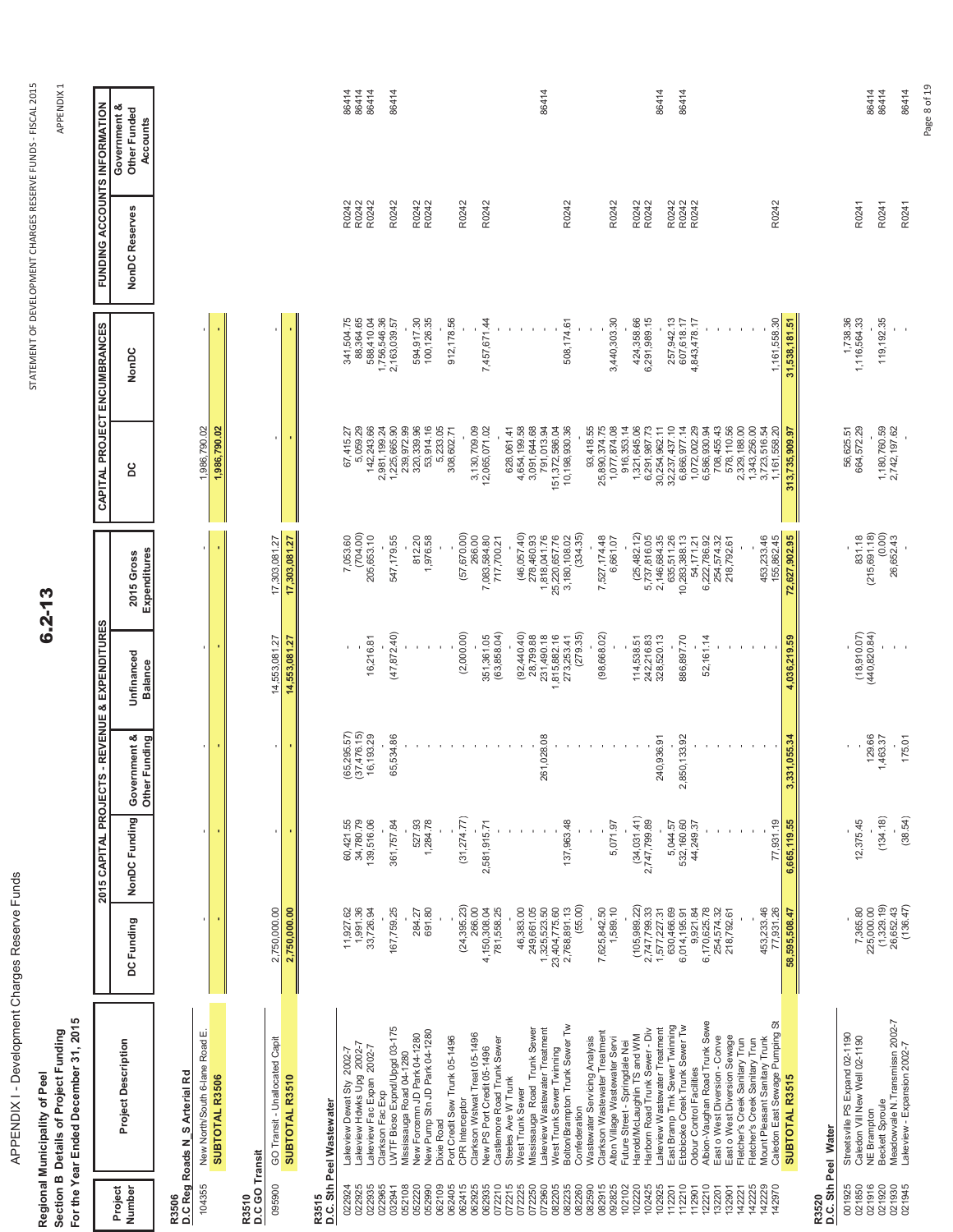| i                     |
|-----------------------|
| ı                     |
| i<br>١<br>נ           |
| l<br>l<br>١<br>ı      |
| Ï<br>ו<br>ו<br>ı<br>ļ |

Regional Municipality of Peel<br>Section B Details of Project Funding<br>For the Year Ended December 31, 2015 **For the Year Ended December 31, 2015 Section B Details of Project Funding Regional Municipality of Peel**

 $6.2 - 14$ 

APPEND APPENDIX 1

|                   |                                |                |               |                                  | 2015 CAPITAL PROJECTS - REVENUE & EXPENDITURES |                            |                  | CAPITAL PROJECT ENCUMBRANCES |                | FUNDING ACCOUNTS INFORMATION             |
|-------------------|--------------------------------|----------------|---------------|----------------------------------|------------------------------------------------|----------------------------|------------------|------------------------------|----------------|------------------------------------------|
| Project<br>Number | <b>Project Description</b>     | DC Funding     | NonDC Funding | Government &<br>Funding<br>Other | Unfinanced<br><b>Balance</b>                   | Expenditures<br>2015 Gross | <b>DC</b>        | NonDC                        | NonDC Reserves | Government &<br>Other Funded<br>Accounts |
| 031040            | Study Alton & Caledon 03-1012  |                |               |                                  |                                                |                            | 114,186.62       |                              |                |                                          |
| 031205            | West Bmpt Transm Main 02-1190  | 2,706.63       |               | 1,500.00                         |                                                | 4,206.63                   | 6,679,637.55     |                              |                | 86299                                    |
| 031975            | W Brmpt Resv & PS 02-1190      | 123,986.49     |               |                                  |                                                | 123,986.49                 | 289,388.11       |                              |                |                                          |
| 041222            | Inder/Hei. Dr/V.View Rd04-811  | 126,243.49     | 47,840.67     |                                  | (94, 514.65)                                   | 79,569.51                  | 35,973.33        | 13,632.30                    | R0241          |                                          |
| 041850            | Caledon Vil. Water Supply04-68 |                |               |                                  |                                                |                            | 1,167,979.36     |                              |                |                                          |
| 041935            | Tullamore Pump Stn and Rsrvoir | 714,357.08     |               |                                  | 47,537.89                                      | 761,894.97                 | 5,571,010.53     |                              |                |                                          |
| 041940            | Proposed Alloa Res.(W5) 04-68  |                |               |                                  |                                                |                            | 1,459,047.72     |                              |                |                                          |
| 041998            | Beckett Sproule Trf St 03-1158 | 12,674.22      | 44.48         | 99,988.49                        | (66,699.99)                                    | 46,007.20                  | 1,650,309.25     | 5,796.23                     | R0241          | 86414                                    |
| 041999            | Hanlan <sub>PS</sub>           | (72, 280.69)   |               | 53,227.54                        |                                                | (19,053.15)                | 677,399.12       |                              |                | 86414                                    |
| 051570            | Lorne Pk Wat Treat Pln 04-1280 |                |               |                                  |                                                |                            | 153,273.25       |                              |                |                                          |
| 061205            | Herridge Trans Main 05-1496    | 22,231.56      |               |                                  |                                                | 22,231.56                  | 1,044,061.33     |                              |                |                                          |
| 061580            | Caledon E New Well 05-1496     | 45,677.86      |               |                                  |                                                | 45,677.86                  | 84,129.35        |                              |                |                                          |
| 061906            | Lorne Park Wat Treat 05-1496   | 2,970,931.10   | 1,825.02      | 170,970.19)                      | 394, 111.44                                    | 3,195,897.37               | 2,358,753.94     | 1,448.99                     | R0241          | 86414                                    |
| 061921            | Streetsville Pump Stn 05-1496  |                |               |                                  |                                                |                            | 11,636.78        | 257,686.23                   |                |                                          |
| 061922            | Streetsville Res& Pump 05-1496 | 1,082,201.53   | 25,113.24     |                                  | (272, 957.66)                                  | 834,357.11                 | 23,237,996.80    | 539,254.26                   | R0241          |                                          |
| 071210            | Tullamore Transmission         | 34,669.38      |               |                                  | (104.72)                                       | 34,564.66                  |                  |                              |                |                                          |
| 071506            | Zone 6 Water Supply - Class EA | 1,015,012.39   |               |                                  | (80,368.86)                                    | 934,643.53                 | 953,561.17       |                              |                |                                          |
| 071936            | Lakeview Water Treatment Plant | 2,367,413.24   |               | 8,064,613.63                     | (2,228,776.31)                                 | 8,203,250.56               | 3,912,849.66     |                              |                | 86414                                    |
| 071960            | Airport Road Reservoir and Pum | (272, 308.09)  |               | 314,797.7                        | 628.06                                         | 43,117.68                  | 2,462,247.50     |                              |                | 86414                                    |
| 081210            | Alloa Transmission Main (South | 488,684.83     |               |                                  | (102, 676, 18)                                 | 386,008.65                 |                  |                              |                |                                          |
| 091231            | N. Bolton Transmission 08-1146 |                |               |                                  |                                                |                            | 165,805.17       |                              |                |                                          |
| 091232            | North Bolton Transmission Main | 253,017.66     |               |                                  |                                                | 253,017.66                 | 67,452.92        |                              |                |                                          |
| 091901            | Property Acquisition for South | 160,797.54     |               | 3,522.00                         |                                                | 164,319.54                 | 1,568,734.68     |                              |                | 86648                                    |
| 091937            | Lakeview Water Treatment Plant | 3,391,240.64   |               | 90,025.81                        |                                                | 3,481,266.45               | 18,860,711.57    |                              |                | 86414                                    |
| 091970            | North Bolton Elevated Tank     | 1,347,306.57   |               |                                  | 211,859.68                                     | 1,559,166.25               | 2,442,304.85     |                              |                |                                          |
| 091980            | Meadowvale North Pumping Stati | 284,487.50     |               |                                  |                                                | 284,487.50                 | 574,654.11       |                              |                |                                          |
| 091980S           | Meadowvale N Pump Stn Expan    | 95,382.77      | 25,907.50     |                                  | (121, 290.27                                   |                            |                  |                              | R0241          |                                          |
| 101205            | Hanlan Transmission Main       | 72,227,650.89  |               | 40,245,809.94                    | 9,576,563.00                                   | 122,050,023.83             | 97,159,411.96    |                              |                | 86311, 86414                             |
| 101210            | Zone 6 Transmission Main       | 1,051,102.29   |               |                                  |                                                | 1,051,102.29               | 33,441,601.63    |                              |                |                                          |
| 101215            | Alloa Transmission Main (Phase | 12,422,904.64  |               |                                  | 963,895.71                                     | 13,386,800.35              | 7,601,310.36     |                              |                |                                          |
| 101504            | Water Servicing Master Plan Up |                |               |                                  |                                                |                            | 267,198.62       |                              |                |                                          |
| 101960            | Alloa Reservoir and Pumping St | 2,734,527.66   |               |                                  | 168,779.67                                     | 2,903,307.33               | 59,021,804.11    |                              |                |                                          |
| 101966            | Zone 6 Reservoir               | 3,682,159.48   |               |                                  | (14, 101.99)                                   | 3,668,057.49               | 260,950.85       |                              |                |                                          |
| 11540             | East Brampton Transmission Mai | 28,237.62      |               |                                  |                                                | 28,237.62                  | 230,427.12       |                              |                |                                          |
| 121260            | Mayfield Road Sub-Transmission | 305,515.86     |               |                                  | (132, 467, 22)                                 | 173,048.64                 | 1,990,785.36     |                              |                |                                          |
| 121261            | Mayfield Road Sub-Transmission | 1,814,074.80   |               |                                  | (600, 158.14)                                  | ,213,916.66                | 6,110,885.69     |                              |                |                                          |
| 121269            | Mayfield Road Sub-Transmission | 1,100,758.00   |               |                                  | 298,085.89                                     | 802,672.11                 | 189,641.65       |                              |                |                                          |
| 121939            | orn Park Water Treatment Exp   | 533, 129.05    | 1,186,642.06  |                                  | 112,228.26                                     | 831,999.37                 | 336,250.87       | 748,429.37                   | R0241          |                                          |
| 141201            | Property Acquisition for Lake- |                |               |                                  |                                                |                            | 3,000,000.00     |                              |                |                                          |
| 141240            | East Brampton Transmission Mai | 246,306.44     |               |                                  |                                                | 246,306.44                 | 10,480,366.13    |                              |                |                                          |
| 141256            | Williams Parkway Sub-Transmiss | 268,368.35     | 47,359.12     |                                  |                                                | 315,727.47                 | 4,998,720.26     | 882, 127.11                  | R0241          |                                          |
| 141257            | Central Brampton Sub-Transmiss | 146,524.30     | 25,857.23     |                                  | (0.01)                                         | 172,381.53                 | 7,854,979.51     | 1,386,172.85                 | R0241          |                                          |
| 41504             | Water Servicing Master Plan Up | 50,209.59      |               |                                  |                                                | 50,209.59                  | 369, 123.41      |                              |                |                                          |
| 51504             | Water Servicing Master Plan Up | 200,022.37     |               |                                  | (0.01)                                         | 200,022.37                 | 799,977.63       |                              |                |                                          |
| 51972             | Beckett Sproule Pumping Statio | 23,566.47      |               |                                  | 0.01                                           | 23,566.48                  | 845,233.53       |                              |                |                                          |
|                   | SUBTOTAL R3520                 | 111,287,044.08 | 1,372,792.05  | 704,282.97<br>48,                | 7,003,670.92                                   | 168,367,790.02             | 315, 145, 929.37 | 5,072,042.38                 |                |                                          |
|                   |                                |                |               |                                  |                                                |                            |                  |                              |                |                                          |

**R3525**

|                                                                                                                                                                                                                                                                                                         | D.C. Regional Wastewater                        |                                                          |  |                                                              |                                                         |                                                                                                                                                                                                                                                          |                |
|---------------------------------------------------------------------------------------------------------------------------------------------------------------------------------------------------------------------------------------------------------------------------------------------------------|-------------------------------------------------|----------------------------------------------------------|--|--------------------------------------------------------------|---------------------------------------------------------|----------------------------------------------------------------------------------------------------------------------------------------------------------------------------------------------------------------------------------------------------------|----------------|
| $\begin{smallmatrix} 22510 \\ 23212 \\ 24122 \\ 25210 \\ 25210 \\ 25210 \\ 25210 \\ 25210 \\ 25210 \\ 25210 \\ 25210 \\ 25210 \\ 25210 \\ 25210 \\ 25210 \\ 25210 \\ 25210 \\ 25210 \\ 25210 \\ 25210 \\ 25210 \\ 25210 \\ 25210 \\ 25210 \\ 25210 \\ 25210 \\ 25210 \\ 25210 \\ 25210 \\ 25210 \\ 252$ | Serv/Settle Master                              |                                                          |  |                                                              |                                                         |                                                                                                                                                                                                                                                          |                |
|                                                                                                                                                                                                                                                                                                         | -uture Webb Drive                               |                                                          |  |                                                              |                                                         |                                                                                                                                                                                                                                                          | 22,574.58<br>- |
|                                                                                                                                                                                                                                                                                                         | <b><i>Aississauga Road 04-1280</i></b>          |                                                          |  |                                                              |                                                         |                                                                                                                                                                                                                                                          |                |
|                                                                                                                                                                                                                                                                                                         | Steeles W Trunk                                 |                                                          |  |                                                              |                                                         |                                                                                                                                                                                                                                                          |                |
|                                                                                                                                                                                                                                                                                                         | Central Pkwy                                    |                                                          |  |                                                              |                                                         |                                                                                                                                                                                                                                                          |                |
|                                                                                                                                                                                                                                                                                                         | Hwy 410 Crossing                                |                                                          |  |                                                              |                                                         |                                                                                                                                                                                                                                                          |                |
|                                                                                                                                                                                                                                                                                                         |                                                 |                                                          |  |                                                              |                                                         |                                                                                                                                                                                                                                                          |                |
|                                                                                                                                                                                                                                                                                                         | The Gore Road North of Castlem<br>Mayfield Road | $38,921,42$<br>$58,396,91$<br>$25,152,98$<br>$25,152,98$ |  | 43,731.84)<br>$\frac{1}{57,328,11}$<br>$\frac{1}{57,328,11}$ | $(4,810.42)$<br>$1,068.80$<br>$1,068.80$<br>$25,152.98$ | $\begin{array}{l} 25,637,35\\ 25,754,47,76\\ 35,714,47,78\\ 36,744,74\\ 37,714,74,78\\ 38,744,744,78\\ 39,743,744,78\\ 30,743,744,78\\ 30,76,76,77\\ 36,76,76,77\\ 36,76,77\\ 36,77,77\\ 36,77,78\\ 36,77,77\\ 36,77,78\\ 36,77,78\\ 36,77,78\\ 36,77,7$ |                |
|                                                                                                                                                                                                                                                                                                         | Steeles Ave W Trunk                             |                                                          |  |                                                              |                                                         |                                                                                                                                                                                                                                                          |                |
|                                                                                                                                                                                                                                                                                                         | The Gore Road - North 07-1525                   |                                                          |  |                                                              |                                                         |                                                                                                                                                                                                                                                          |                |
|                                                                                                                                                                                                                                                                                                         | uture Street (Bram West)                        |                                                          |  |                                                              |                                                         |                                                                                                                                                                                                                                                          |                |
|                                                                                                                                                                                                                                                                                                         | EF Springbrook                                  |                                                          |  |                                                              |                                                         |                                                                                                                                                                                                                                                          |                |
| 082165                                                                                                                                                                                                                                                                                                  | <b>Sonnie Brae Dr</b>                           |                                                          |  |                                                              |                                                         |                                                                                                                                                                                                                                                          |                |
| 082180                                                                                                                                                                                                                                                                                                  | Queen Street West (Credit Vall                  |                                                          |  |                                                              |                                                         |                                                                                                                                                                                                                                                          |                |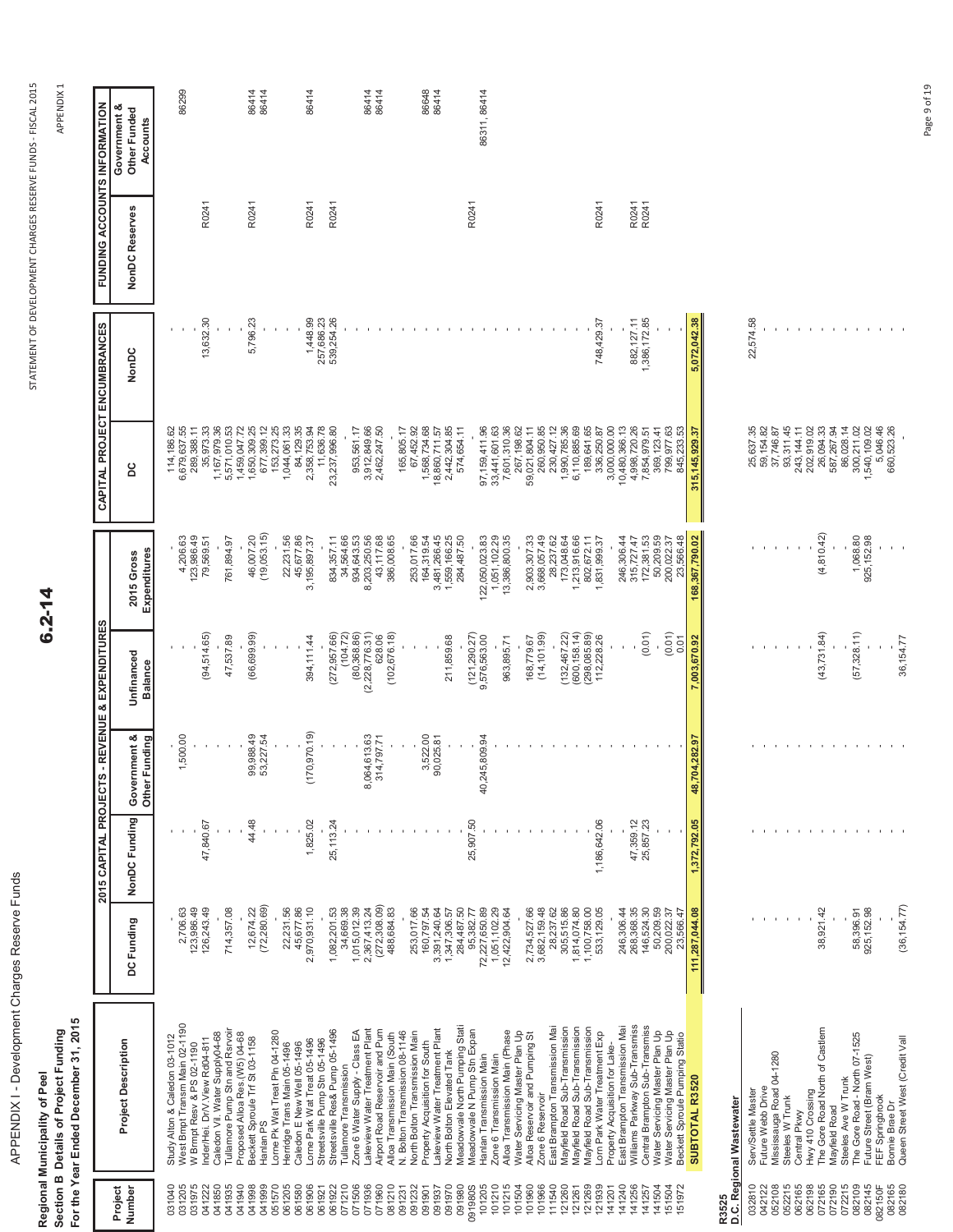| APPENDIX I - Development Charges Reserve Funds | For the Year Ended December 31, 2015<br>Section B Details of Project Funding<br>Regional Municipality of Peel |  |
|------------------------------------------------|---------------------------------------------------------------------------------------------------------------|--|

 $6.2 - 15$ 

APPEND APPENDIX 1

|                   |                                                                  |                             | 2015 CAPITAL PROJECT |                                  | S - REVENUE & EXPENDITURES   |                            |                              | CAPITAL PROJECT ENCUMBRANCES |                | <b>FUNDING ACCOUNTS INFORMATION</b>      |
|-------------------|------------------------------------------------------------------|-----------------------------|----------------------|----------------------------------|------------------------------|----------------------------|------------------------------|------------------------------|----------------|------------------------------------------|
| Number<br>Project | <b>Project Description</b>                                       | DC Funding                  | NonDC Funding        | Government &<br>Funding<br>Other | Unfinanced<br><b>Balance</b> | Expenditures<br>2015 Gross | 2c                           | NonDC                        | NonDC Reserves | Government &<br>Other Funded<br>Accounts |
| 082185            | Countryside Dr                                                   | (313.45)                    |                      |                                  |                              | (313.45)                   | 17,810.18                    |                              |                |                                          |
| 082197            | Future Street (Mayfield West)                                    |                             |                      |                                  |                              |                            | 248,277.00                   |                              |                |                                          |
| 082260<br>092120  | Future Street (Credit Valley)<br>Confederation                   | (86.00)                     | (159.00)             |                                  |                              | (245.00)                   |                              |                              | R0242          |                                          |
| 092125            | Future Street - Bram East                                        |                             |                      |                                  |                              |                            | 691,341.61<br>1,554,789.88   |                              |                |                                          |
| 092210S           | McVean Dr                                                        | (1, 416.44)                 |                      |                                  |                              | (1,416.44)                 | 297,179.04                   |                              |                |                                          |
| 092406S           | Port Cr Trunk Sewer                                              | (9,376,42)                  | (28, 129.24)         |                                  | 37,505.66                    |                            |                              |                              | R0242<br>R0242 |                                          |
| 092500            | Wastewater Program Planning                                      | 84.50                       | 84.50                |                                  |                              | 169.00                     | 14,969.47                    | 14,969.50                    |                |                                          |
| 102101            | McVean Drive                                                     |                             |                      |                                  |                              |                            | 2,949,012.73                 |                              |                |                                          |
| 102102<br>102220  | Harold/McLaughlin TS and WM<br>Future Street - Springdale Nei    | (48, 103.94)                |                      |                                  |                              | (48, 103.94)               | 599,837.89<br>458,726.38     |                              |                |                                          |
| 102521            | N Peel WW Servicing Strat                                        |                             |                      |                                  |                              |                            | 117,160.53                   | 59,775.80                    |                |                                          |
| 12101             | Dixie Road                                                       |                             |                      |                                  |                              |                            | 8,607,000.00                 |                              |                |                                          |
| 12102             | Future Stree-Bram West                                           |                             |                      |                                  |                              |                            | 2,588,000.00                 |                              |                |                                          |
| 12103             | <b>Torbram Road</b>                                              | 8,988.61                    |                      |                                  |                              | 8,988.61                   | 1,299,177.05                 |                              |                |                                          |
| 12104             | Future Street Bram West - Levi                                   |                             |                      |                                  |                              |                            | 2,850,000.00                 |                              |                |                                          |
| 12210             | Etobicoke Creek Trunk Sewer Tw                                   | 152,082.55                  |                      |                                  |                              | 152,082.55                 | 173,647.04                   |                              |                |                                          |
| 12901             | Odour Control Facilities                                         | 3,237.83                    |                      |                                  |                              | 3,237.83                   | 371,762.17                   |                              |                |                                          |
| 122109<br>22118   | Future St Bram W<br>The Gore Road                                | 1,306,838.07<br>220,864.75  |                      |                                  | (1, 137, 757.08)             | 169,080.99<br>220,864.75   | 346,129.45<br>55,135.25      |                              |                |                                          |
| 22500             | Wastewater Program Planning                                      | 237.02                      | 660.73               |                                  |                              | 897.75                     |                              |                              | R0242          |                                          |
| 122503            | Functional Service Reviews-Cal                                   |                             |                      |                                  |                              |                            | 9,939.73                     | 7,809.79                     |                |                                          |
| 122504            | Functional Service Revs-Bramp                                    | 5,716.05                    | 4,491.17             |                                  |                              | 10,207.22                  |                              |                              | R0242          |                                          |
| 122505            | Functional Service Revs-Miss                                     |                             |                      |                                  |                              |                            | 32,281.19<br>40,424.66       | 25,363.82<br>31,762.23       |                |                                          |
| 22520             | Jul 8 2013 Flood Survey<br>FUTURESTREET - N-S Spine Road         |                             |                      |                                  |                              |                            | 4,109.45                     | 3,362.28                     |                |                                          |
| 132106            |                                                                  | 50,853.58                   |                      |                                  |                              | 50,853.58                  | 2,408,028.42                 |                              |                |                                          |
| 132107            | Future Streets - Mayfield West                                   |                             |                      |                                  |                              |                            | 2,344,320.00                 |                              |                |                                          |
| 132114<br>132115  | Future Street - Countryside Vi<br>Futur Street - Countryside Vi  |                             |                      |                                  |                              |                            | 2,747,785.00<br>1,171,670.00 |                              |                |                                          |
| 132116            | Eglinton West sanitary sewer                                     | 1,709,681.90                |                      |                                  | 137,843.13                   | 1,847,525.03               | 835,518.76                   |                              |                |                                          |
| 132510            | Wastewater Development Related                                   |                             |                      |                                  |                              |                            | 215,784.93                   |                              |                |                                          |
| 142121            | 375mm Sanitary Sewer - East-We                                   |                             |                      |                                  |                              |                            | 2,126,600.00                 |                              |                |                                          |
| 142124            | 375mm Sanitary Sewer - Future                                    |                             |                      |                                  |                              |                            | 570,750.00                   |                              |                |                                          |
| 42165<br>142131   | 375mm Sanitary Sewer - Future<br>375mm Sanitary Sewer - Future   |                             |                      |                                  |                              |                            | 3,346,200.00<br>1,817,700.00 |                              |                |                                          |
| 42225             | Fletcher's Creek Sanitary Trun                                   |                             |                      |                                  |                              |                            | 2,534,664.00                 |                              |                |                                          |
| 142301            | Implementation Program for Inf                                   | 6,095.75                    | 6,095.72             |                                  |                              |                            | 2,493,904.25                 | 2,493,904.28                 | R0242          |                                          |
| 142504            | Wastewater Servicing Master Pl                                   | 168, 329.23<br>(39, 427.90) |                      |                                  |                              | 12, 191.47<br>168, 329.23  | 251,003.77                   |                              |                |                                          |
| 142512            | Inflow and Infiltration Remedi                                   |                             | (39, 427.91)         |                                  |                              | (78, 855.81)               | 222,404.45                   | 222,404.47                   | R0242          |                                          |
| 142530            | Development-Related Wastewater                                   | 1,514.20                    |                      |                                  |                              | 1,514.20                   | 81,819.80                    |                              |                |                                          |
| 152003            | Projects Under Maintenance                                       |                             |                      |                                  |                              |                            | 200,000.00<br>138,000.00     | 300,000.00                   |                |                                          |
| 152151<br>152111  | 375mm Sanitary Sewer - Webb Dr<br>450mm Sanitary Sewer - Country |                             |                      |                                  |                              |                            | 374,000.00                   |                              |                |                                          |
| 152153            | 375mm Sanitary Sewer - Kennedy                                   | 6,598.94                    |                      |                                  |                              | 6,598.94                   | 309,401.06                   |                              |                |                                          |
| 52504             | Wastewater Servicing Master PI                                   | 199,961.10                  |                      |                                  | (0.01)                       | 199,961.10                 | 800,038.90                   |                              |                |                                          |
| 152530            | Development-Related Wastewater                                   | 467,758.33                  |                      |                                  |                              | 467,758.33                 | 282,241.67                   |                              |                |                                          |
|                   | SUBTOTAL R3525                                                   | 5,196,434.80                | (56, 384, 03)        |                                  | (1,027,313.48)               | 4,112,737.29               | 52,465,739.50                | 3,181,926.75                 |                |                                          |
| R3526             | D.C. Social Housing                                              |                             |                      |                                  |                              |                            |                              |                              |                |                                          |
| 155035            | Condo Acquisition                                                | 3,398,094.25                |                      | 4,920,000.00                     |                              | 8,318,094.25               | 2,601,905.75                 |                              |                | 85543                                    |
|                   | SUBTOTAL R3526                                                   | 3,398,094.25                | ٠                    | 4,920,000.00                     |                              | 8,318,094.25               | 2,601,905.75                 |                              |                |                                          |
|                   | R3530<br>D.C. Regional Water                                     |                             |                      |                                  |                              |                            |                              |                              |                |                                          |
|                   |                                                                  |                             |                      |                                  |                              |                            |                              |                              |                |                                          |

|                                      | D.C. Social Housing                                                                                                          |              |              |         |                                        |                                                     |          |
|--------------------------------------|------------------------------------------------------------------------------------------------------------------------------|--------------|--------------|---------|----------------------------------------|-----------------------------------------------------|----------|
|                                      | 155035 Condo Acquisition                                                                                                     | 3,398,094.25 | 4,920,000.00 |         | 8,318,094.25                           | 2,601,905.75                                        |          |
|                                      | SUBTOTAL R3526                                                                                                               | 3.398.094.25 | 1,920,000.00 |         | 8,318,094.25                           | 2,601,905.75                                        |          |
| R3530                                | D.C. Regional Water                                                                                                          |              |              |         |                                        |                                                     |          |
| 031040                               |                                                                                                                              |              |              |         |                                        |                                                     | 2,199.49 |
|                                      | Study Alton & Caledon 03-1012<br>400mm Steeles Ave 02-1190<br>400MM Feed.-Highway 50 04-68<br>400MM Feeder. - Fut. Bra 04-68 |              |              |         |                                        |                                                     |          |
|                                      |                                                                                                                              | 127.60       |              |         |                                        |                                                     |          |
|                                      |                                                                                                                              |              |              |         |                                        |                                                     |          |
| 031115<br>041180<br>041183<br>041522 | 3eckett Sproule Cla EA 03-1158                                                                                               | (727.24)     |              | .298.64 |                                        | 197,694.71<br>1,640,765.82<br>7,752.46<br>37,673.85 |          |
| 051113                               | 1200 Fdmain Missga 04-1280                                                                                                   | 544,345.25   |              |         | $(127.60)$<br>$571.40$<br>$544.345.25$ |                                                     |          |
| 051116                               | Fdmain World Dr/Katesn 04-1280                                                                                               |              |              |         |                                        | 012,361.39<br>842,176.21                            |          |
|                                      |                                                                                                                              |              |              |         |                                        |                                                     |          |

Page 10 of 19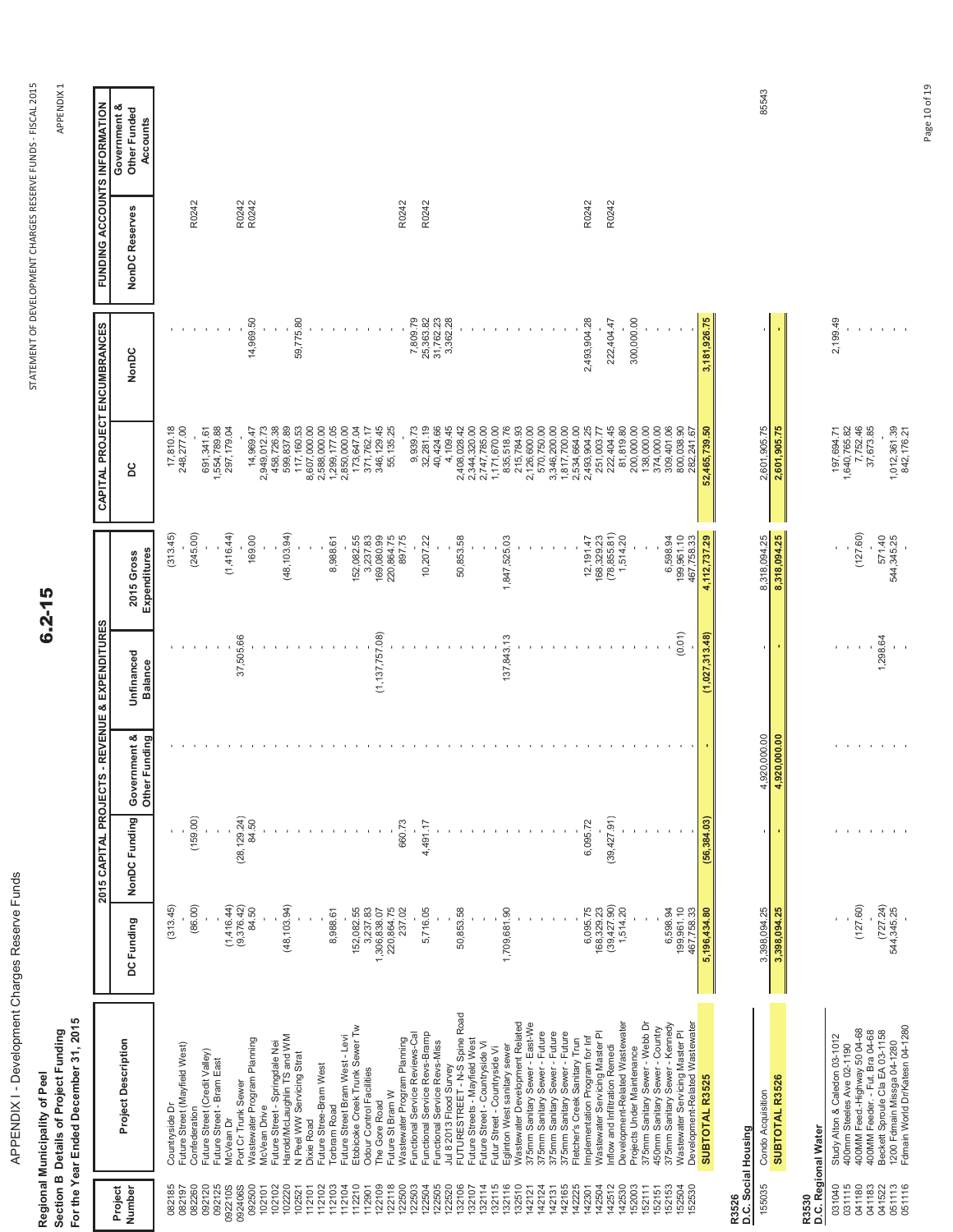| APPENDIX I - Development Charges Reserve Funds | For the Year Ended December 31, 2015<br>Section B Details of Project Funding<br>Regional Municipality of Peel |
|------------------------------------------------|---------------------------------------------------------------------------------------------------------------|

 $6.2 - 16$ 

APPEND APPENDIX 1

| IS - REVENUE & EXPENDITURES<br>2015 CAPITAL PROJECT                                                                                 |  |  |                                            |                                                                   | CAPITAL PROJECT ENCUMBRANCES |                | <b>FUNDING ACCOUNTS INFORMATION</b><br>Government & |
|-------------------------------------------------------------------------------------------------------------------------------------|--|--|--------------------------------------------|-------------------------------------------------------------------|------------------------------|----------------|-----------------------------------------------------|
| Unfinanced<br>Balance<br>Government &<br>Other Funding<br>NonDC Funding<br>DC Funding<br><b>Project Description</b>                 |  |  | Expenditures<br>2015 Gross                 | ပိ                                                                | NonDC                        | NonDC Reserves | Other Funded<br>Accounts                            |
| 400MM Fdmain Kennedy S 04-1280                                                                                                      |  |  |                                            | 107,306.41                                                        |                              |                |                                                     |
| (339.84)<br>21,767.28<br>400MM FM Hwy 50/Castle 04-1280<br>400MM FM Goreway 04-1280                                                 |  |  | 21,427.44                                  | 232.72<br>169,048.38                                              |                              |                |                                                     |
| (0.01)<br>122,818.26<br>Caledon E New Well 05-1496<br>Feeder Ninth Line 05-1496                                                     |  |  | 122,818.26                                 | 144,032.65<br>226,206.19                                          |                              |                |                                                     |
| Pre-Installation of Highway 41<br>500mm Feedermain                                                                                  |  |  |                                            | 69,125.04                                                         |                              |                |                                                     |
| 600mm Feedermain                                                                                                                    |  |  |                                            | 2,727,776.50<br>13,849.80<br>74,948.80<br>203,969.93<br>27,690.15 | 436,587.93<br>18,358.95      |                |                                                     |
| 79,778.80<br>245, 136.62<br>750mm Feedermain - Creditview<br>Zone 6 Water Supply - Class EA                                         |  |  | 79,778.80<br>245, 136.62                   |                                                                   |                              |                |                                                     |
| 68,570.56<br>750mm Feedermain                                                                                                       |  |  | 68,570.56                                  |                                                                   |                              |                |                                                     |
| 515,999.09<br>400mm Feedermain - Future Fina<br>600mm Feedermain - Dixie Road                                                       |  |  | 515,999.09                                 | 43,650.62<br>959,799.91                                           |                              |                |                                                     |
| (75,000.00)<br>192,783.63<br>600mm Feedermain - Mississauga<br>400mm Feedermain - Future St(B                                       |  |  | 117,783.63                                 | 1,221,118.00<br>1,441,941.60                                      |                              |                |                                                     |
| 194, 172.97<br>Alton/Caledon Village - New We                                                                                       |  |  | 194,172.97                                 | 510,189.85                                                        |                              |                |                                                     |
| 37,499.99<br>171,720.34<br>206,914.91<br>171,720.34<br>Cheltenham Village - New Well<br>Caledon East - New Well                     |  |  | 206,914.91<br>380,940.67                   | 554,081.42<br>158,275.82                                          | 158,275.83                   | R0241          |                                                     |
| (270,766.48)<br>9,826.95<br>674,531.32<br>400mm Feedermain - Columbia Wa                                                            |  |  | 413,591.79                                 | 6,950,813.79                                                      | 101,263.54                   | R0241          |                                                     |
| 307,948.49<br>400mm Feedermain - Major Willi<br>400mm Feedermain                                                                    |  |  | 307,948.49                                 | 1,025,200.00                                                      |                              |                |                                                     |
| 400mm Feedermain                                                                                                                    |  |  |                                            | 1,282,987.31                                                      |                              |                |                                                     |
| (313, 558.11)<br>389,603.25<br>400mm Feedermain - The Gore Ro<br>400mm Feedermain - Chinguacous                                     |  |  | 76,045.14                                  | 1,640,698.58<br>396,576.66                                        |                              |                |                                                     |
| $(11, 337.21)$<br>$200.00$<br>(199.53)<br>Palgrave-Caledon E Watmain Int                                                            |  |  | (11,536.74)                                |                                                                   |                              |                |                                                     |
| (100.00)<br>(100.00)<br>Property Acquisition for Distr<br>Water Infrastruct                                                         |  |  |                                            | 1,293,968.43                                                      |                              | R0241          |                                                     |
| 750mm Feedermain - Countryside                                                                                                      |  |  | 9,022,641.44                               |                                                                   |                              |                |                                                     |
| 880,807.06<br>4,211,570.05<br>351,711.90<br>8, 141, 834.38<br>38, 659, 425.38<br>5, 888, 448.24<br>Mississauga City Centre Feeder   |  |  |                                            | 3,416,848.38<br>52,446,067.03<br>1,589,740.40                     |                              |                |                                                     |
| 24,659.09<br>600mm Feedermain - Torbram Roa<br>Mayfid/Miss Rd Design/Contract                                                       |  |  | 42,870,995.43<br>6,240,160.14<br>24,659.09 | 2,796,263.56                                                      |                              |                |                                                     |
| 28.48<br>Hanlan Transmission Main                                                                                                   |  |  | 28.48                                      | (28.48)                                                           |                              |                |                                                     |
| 0.13<br>27,411.23<br>(0.06)<br>27,386.70<br>Distribution System Master Pla<br>Water Infrastruct                                     |  |  | 54,797.93<br>0.07                          | 442,307.41                                                        | 442,703.75                   | R0241          |                                                     |
| 71,234.36<br>400mm Feedermain - Dougall Ave                                                                                         |  |  | 71,234.36                                  | 1,088,357.81                                                      |                              |                |                                                     |
| (104, 435, 35)<br>600mm Feedermain - Eglinton Av                                                                                    |  |  | (104, 435.35)                              | 491,676.51                                                        |                              |                |                                                     |
| 600mm Feedermain - New Road A<br>600mm Feedermain - New Road A                                                                      |  |  |                                            | 4,089,271.49<br>4,125,000.00                                      |                              |                |                                                     |
| 450,221.34<br>400mm Feedermain - Future Stre                                                                                        |  |  | 450,221.34                                 | 521,191.09                                                        |                              |                |                                                     |
| 205,278.41<br>900mm Feedermain - Humberwest<br>400mm Feedermain - Old Church                                                        |  |  | 205,278.41                                 | 60,153.84                                                         | 27,968.13                    |                |                                                     |
| (267.86)<br>400mm Feedermain Hwy 50                                                                                                 |  |  | (267.86)                                   | 288,264.70<br>67,348.82                                           |                              |                |                                                     |
| 50.00<br>170,053.82<br>(25.00)<br>(25.00)<br>1,876,492.79<br>400mm Feedermain - Hurontario<br>Water Infrastructure                  |  |  | 2,046,546.61                               | 2,380,028.95                                                      |                              | R0241          |                                                     |
| (46, 914.84)<br>1,209,816.65<br>750mm Feedermain - Creditview                                                                       |  |  | 1,162,901.81                               | 1,565,861.38                                                      |                              |                |                                                     |
| 96,903.73<br>116,207.95<br>400mm Feedermain - Wanless Dri<br>400mm Feedmain N-S                                                     |  |  | 96,903.73<br>116,207.95                    | 1,171,201.86                                                      |                              |                |                                                     |
| 400mm Feedermain - Chinguacous                                                                                                      |  |  |                                            | 208,667.54                                                        |                              |                |                                                     |
| 400mm Feedermain - Future East<br>400mm Feedermain - Heart Lake                                                                     |  |  |                                            | 1,049,760.00<br>2,041,200.00<br>1,224,720.00                      |                              |                |                                                     |
| 400mm Feedermain - Dixie Road                                                                                                       |  |  |                                            |                                                                   |                              |                |                                                     |
| $(132,462.52)$<br>$(839,628.65)$<br>1,740,366.86<br>288, 327.44<br>600mm Feedermain - Mayfield Ro<br>600mm Feedermain - Mayfield Ro |  |  | 155,864.92<br>900,738.21<br>2,360,196.25   | 5,288,754.26<br>481,018.99                                        |                              |                |                                                     |
| 177,408.96<br>2,182,787.29<br>Caledon East Reservoir Expansi                                                                        |  |  |                                            |                                                                   |                              |                |                                                     |
| 334,619.68<br>139,012.32<br>2,724,993.81<br>600mm Feedermain - Erin Mills                                                           |  |  | 3,059,613.49                               | 1,702,993.68<br>827,959.46                                        |                              |                |                                                     |
| 995,533.14<br>400mm Feedermain - Eglinton Av                                                                                        |  |  | 1,134,545.46                               | 412,728.16                                                        |                              |                |                                                     |
| (8, 261.64)<br>1,795,079.56<br>1500mm Feedermain - Burnhamtho<br>600mm Feedermain - Mayfield Ro                                     |  |  | (8,261.64)<br>1,795,079.56                 | 6,012,403.78<br>2,689,782.81                                      |                              |                |                                                     |
| 795,602.43<br>400mm eedermain - Future Stre                                                                                         |  |  | 795,602.43                                 | 1,260,177.57                                                      |                              |                |                                                     |
| 400mm Feedermain - Chinguacous                                                                                                      |  |  |                                            | 2,805,600.00                                                      |                              |                |                                                     |
| (159, 524.25)<br>386,386.18<br>193,812.93<br>400mm Feedermain - Future East<br>400mm Feedermain - Airport Roa                       |  |  | 34,288.68<br>386,386.18                    | 3,156,491.34<br>65,593.82                                         |                              |                |                                                     |
| Distribution Feedermain System                                                                                                      |  |  |                                            | 746,024.26                                                        |                              |                |                                                     |
| 70,680.87<br>793.76<br>600mm Feedermain - Britannia R<br>Develpment Water Infrastructu                                              |  |  | 70,680.87<br>793.76                        | 8,672.94<br>863,873.14                                            |                              |                |                                                     |
|                                                                                                                                     |  |  |                                            |                                                                   |                              |                | Page 11 of 19                                       |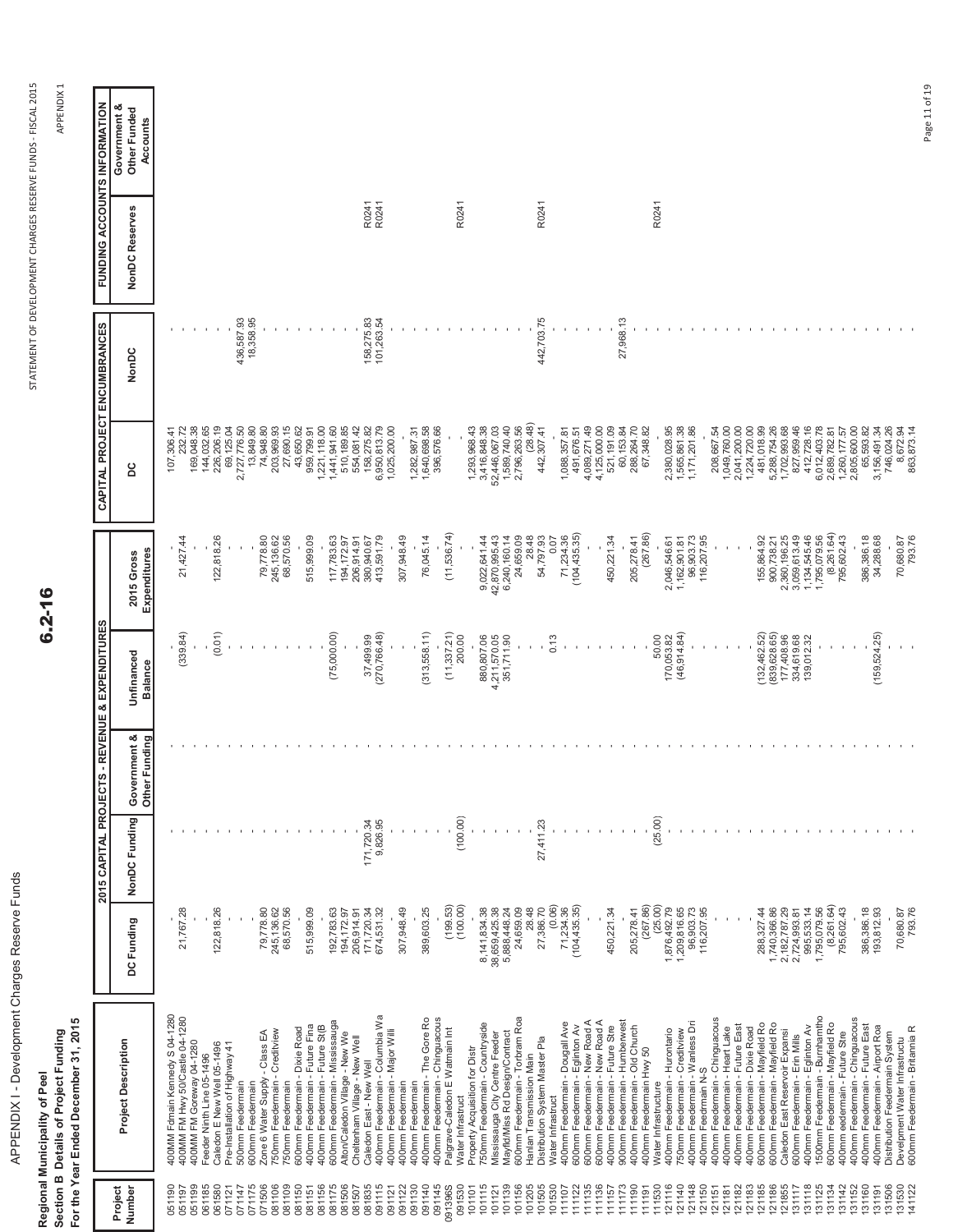| APPENDIX I - Development Charges Reserve Funds | Section B Details of Project Funding<br>Regional Municipality of Peel |
|------------------------------------------------|-----------------------------------------------------------------------|
|                                                |                                                                       |

|                                                                                                                                                                     | For the Year Ended December 31, 2015<br>Section B Details of Project Funding<br>Regional Municipality of Peel                                                                                                                                                                                                                                                                                                                                                     |                                                                                                                                                                           |                                                                                                                                                                                                                     |                                                              |                                                                                                              | $6.2 - 17$                                                                                                                                                                                                   |                                                                                                                                                                                                                  |                                                                                                                                                                                                    | STATEMENT OF DEVELOPMENT CHARGES RESERVE FUNDS - FISCAL 2015                                                                                  | APPENDIX 1                               |
|---------------------------------------------------------------------------------------------------------------------------------------------------------------------|-------------------------------------------------------------------------------------------------------------------------------------------------------------------------------------------------------------------------------------------------------------------------------------------------------------------------------------------------------------------------------------------------------------------------------------------------------------------|---------------------------------------------------------------------------------------------------------------------------------------------------------------------------|---------------------------------------------------------------------------------------------------------------------------------------------------------------------------------------------------------------------|--------------------------------------------------------------|--------------------------------------------------------------------------------------------------------------|--------------------------------------------------------------------------------------------------------------------------------------------------------------------------------------------------------------|------------------------------------------------------------------------------------------------------------------------------------------------------------------------------------------------------------------|----------------------------------------------------------------------------------------------------------------------------------------------------------------------------------------------------|-----------------------------------------------------------------------------------------------------------------------------------------------|------------------------------------------|
|                                                                                                                                                                     |                                                                                                                                                                                                                                                                                                                                                                                                                                                                   |                                                                                                                                                                           | 2015 CAPITAL PROJECT                                                                                                                                                                                                |                                                              | S - REVENUE & EXPENDITURES                                                                                   |                                                                                                                                                                                                              |                                                                                                                                                                                                                  | CAPITAL PROJECT ENCUMBRANCES                                                                                                                                                                       | <b>FUNDING ACCOUNTS INFORMATION</b>                                                                                                           |                                          |
| Project<br>Number                                                                                                                                                   | <b>Project Description</b>                                                                                                                                                                                                                                                                                                                                                                                                                                        | DC Funding                                                                                                                                                                | NonDC Funding                                                                                                                                                                                                       | mment &<br>Funding<br>Gover<br>Other                         | Unfinanced<br><b>Balance</b>                                                                                 | Expenditures<br>2015 Gross                                                                                                                                                                                   | <b>DC</b>                                                                                                                                                                                                        | NonDC                                                                                                                                                                                              | NonDC Reserves                                                                                                                                | Government &<br>Other Funded<br>Accounts |
| 141133<br>141137<br>141164<br>141165<br>141192<br>141530<br>141835<br>151003<br>151113<br>151114<br>51138<br>151530<br>141129                                       | 400mm Feedermain - McVean Driv<br>400mm Feedermain - The Grange<br>400mm Feedermain - Webb Drive<br>600mm Feedermain - Heritage Ro<br>400mm Feedermain - Square One<br>600mm Feedermain - Mayfield Ro<br>600mm Feedermain - Duke of Yor<br>400mm Feedermain - Future East<br>Caledon East - New Groundwater<br>400mm Feedermain - Future Coll<br>Development-Related Water Infr<br>Development-Related Water Infr<br>Projects Under Maintenance<br>SUBTOTAL R3530 | 116,562.08<br>1,514.20<br>96,169.49<br>950.56<br>72,264,343.66<br>484,899.07                                                                                              | 208,833.52<br>the company of the com-<br>$\mathbf{L}$<br>$\mathbf{I}$                                                                                                                                               | <b>CONTRACTOR</b><br>$\mathcal{A}$                           | 4,454,700.65<br>$\sim$<br>$\mathcal{A}$<br>$\mathcal{A}$<br>11<br>$\sim$                                     | 116,562.08<br>1,514.20<br>96,169.49<br>950.56<br>484,899.07<br>76,927,877.83                                                                                                                                 | 2,256,250.00<br>925,900.00<br>1,958,634.99<br>207,966.79<br>1,671,700.00<br>1,572,165.00<br>2,847,271.22<br>300,000.00<br>235,049.44<br>534,100.00<br>596,800.00<br>265,100.93<br>1,017,614.07<br>146,756,441.94 | 200,000.00<br>1,387,357.62<br>$\,$ $\,$                                                                                                                                                            |                                                                                                                                               |                                          |
| R3540<br>D.C. PRP Police<br>088302<br>158110<br>158310<br>158324<br>158420<br>128301<br>148601<br>158421<br>158601                                                  | New Staff Weapons<br>Communication Equipment for Ne<br>12 & 22 Division Buiding Expan<br>Construction of a New Police F<br>11 Division Building Expansion<br>SUBTOTAL R3540<br>Comm Equip for Ne<br>New Staff Vehicles<br>New Staff Equip<br>Range                                                                                                                                                                                                                | 62,080.37<br>403,963.25<br>38,981.21<br>187,407.54<br>2,902,703.70<br>78,000.00<br>3,786,337.88<br>16,202.61<br>96,999.20                                                 | 343,999.60<br>523,070.69<br>16,839.89<br>20,173,790.56<br>21,057,700.74                                                                                                                                             | <b>All All All Andrew Profit Administration</b>              | $\sim$<br>$\mathbf{1}$<br>$\sim$<br>$\sim$<br>$\mathbf{I}$                                                   | 927,033.94<br>55,821.10<br>187,407.54<br>23,076,494.26<br>78,000.00<br>16,202.61<br>96,999.20<br>24,844,038.62<br>406,079.97                                                                                 | 3,790,451.69<br>18,507.85<br>1,097,296.30<br>2,500,000.00<br>40,319.78<br>58,000.80<br>7,504,576.42                                                                                                              | 7,995.39<br>7,626,209.44<br>223,419.89<br>4,852,488.36<br>12,710,113.08                                                                                                                            | R2221<br>R2221<br>R2220<br>R2221                                                                                                              |                                          |
| R3565<br>D.C. Transhelp<br>R3550<br>D.C. Health<br>125308<br>145300<br>130248<br>150248                                                                             | TRANSHLP VEHICLE PURCHASE<br>TRANSHELP VEHICLE PURCHASE<br>Malton Clinic - UM<br>South Millway Clinic Relocatio<br>SUBTOTAL R3565<br>SUBTOTAL R3550                                                                                                                                                                                                                                                                                                               | (213.63)<br>(213.63)<br>17,035.26<br>84.80<br>17,120.06                                                                                                                   | (53.41)<br>(53.41)<br>715.20<br>143,674.64<br>144,389.84                                                                                                                                                            | 113.98<br>113.98<br>$\mathbf{I}$                             | $\mathbf{1}$<br>×.                                                                                           | (153.06)<br>(153.06)<br>800.00<br>161,509.90<br>160,709.90                                                                                                                                                   | 28,781.18<br>600,000.00<br>26,839.20<br>55,620.38<br>249,287.87<br>849,287.87                                                                                                                                    | 62,322.08<br>150,000.00<br>242,739.49<br>226,360.80<br>212,322.08                                                                                                                                  | R0025, R1615<br>R0025, R1615<br>R1175                                                                                                         | 85560                                    |
| R3570<br>D.C. Ambulance<br>087812<br>097813<br>097815<br>097821<br>097822<br>097823<br>097824<br>107826<br>117828<br>117829<br>117830<br>127834<br>137835<br>117831 | Stn#C04 Old Chrurch Rd Caledon<br>Stn#S17 40 Victo Cr<br>Stn#R6 Femforest & Bovaird<br>Stn#S15 Peel Memorial Hospital<br>Stn#S16 Sandalwood & Hurontari<br>Stn#S1 Lakeshore and East Ave<br>Stn#S19 Gore Rd & Countryside<br>Stn#S13 7120 Hurontario Rd<br>Stn#S11 Pearson Airport<br>Stn#R3 Erin Mills & Thomas<br>Stn#S06 3190 Mavis<br>Stn# S18 Exchange Dr.<br>New Bolton Satellite Station<br>Stn#R5 Rising Hill                                             | 167.86<br>3,150.95<br>156, 186.01<br>5, 100.04<br>6, 078.28<br>1,974.63<br>4,721.32<br>7,420.69<br>28,253.46<br>718.19<br>5,652.40<br>50,089.42<br>8,432.13<br>195,764.47 | 32,458.56<br>3,449,372.50<br>33,892.72<br>134,970.63<br>58,224.59<br>150,517.12<br>63,031.37<br>$\ddot{\mathrm{S}}$<br>1,109,906.10<br>259,690.14<br>7,933.39<br>470,355.54<br>6,402,913.62<br>79,725.71<br>144,897 | 33,858.00<br>$\mathbf{r}$<br>the contract of the contract of | $(34,454.88)$<br>$340,650.71$<br>(115, 244.88)<br>(28, 605.99)<br>762,089.06<br>$\mathbf{I}$<br>$\mathbf{I}$ | 7,360,767.15<br>1,154.63<br>3,980,067.22<br>155,617.16<br>40,503.66<br>81,700.34<br>149,618.64<br>1,159,995.52<br>267,110.83<br>8,101.25<br>383,364.12<br>143,402.76<br>63,876.99<br>360,453.57<br>34,610.91 | 109,415.17<br>88,759.94<br>23,911.54<br>3,456.61<br>67,104.70<br>2,623.76<br>16,841.43<br>1,429.85<br>1,854.68<br>439.29<br>23,607.54<br>170,474.81<br>0.07<br>73,281.47                                         | 0.38<br>2,440,425.90<br>2,088,371.70<br>247,961.04<br>139,561.15<br>1,842,911.68<br>58, 138.56<br>589, 374.48<br>1,675,656.40<br>243,178.96<br>5,575,758.53<br>20,731.93<br>67,579.21<br>42,055.77 | R0235<br>R0235<br>R0235<br>R0235<br>R0235<br>R0235<br>R0235<br>R0235<br>R1288<br>R0235<br>R0235<br>R0235<br>R0235<br>R0235<br>R1288<br>R0235, | 86299                                    |
| 147800<br>147801<br>147803<br>147836                                                                                                                                | Defibrillators and Medical Equ<br>Ambulance Fleet and Support Ve<br>Stn#3 Lome Park<br>Ambul Facil - 10 yr                                                                                                                                                                                                                                                                                                                                                        | 9,140.30<br>23,386.22<br>112,839.52<br>2,431.07                                                                                                                           | 3,006,656.99<br>10,790.72<br>351,313.27<br>48,889.01                                                                                                                                                                |                                                              | $\mathbf{1}$ , $\mathbf{1}$<br>$\mathcal{A}$<br>$\mathcal{A}$                                                | 72,275.23<br>3,119,496.51<br>13,221.79                                                                                                                                                                       | 97,048.78<br>5,614.97<br>28,821.53                                                                                                                                                                               | 202,880.99<br>149,613.14<br>127,929.75                                                                                                                                                             | R2322<br>R1617<br>R0235<br>R0235,                                                                                                             | Page 12 of 19                            |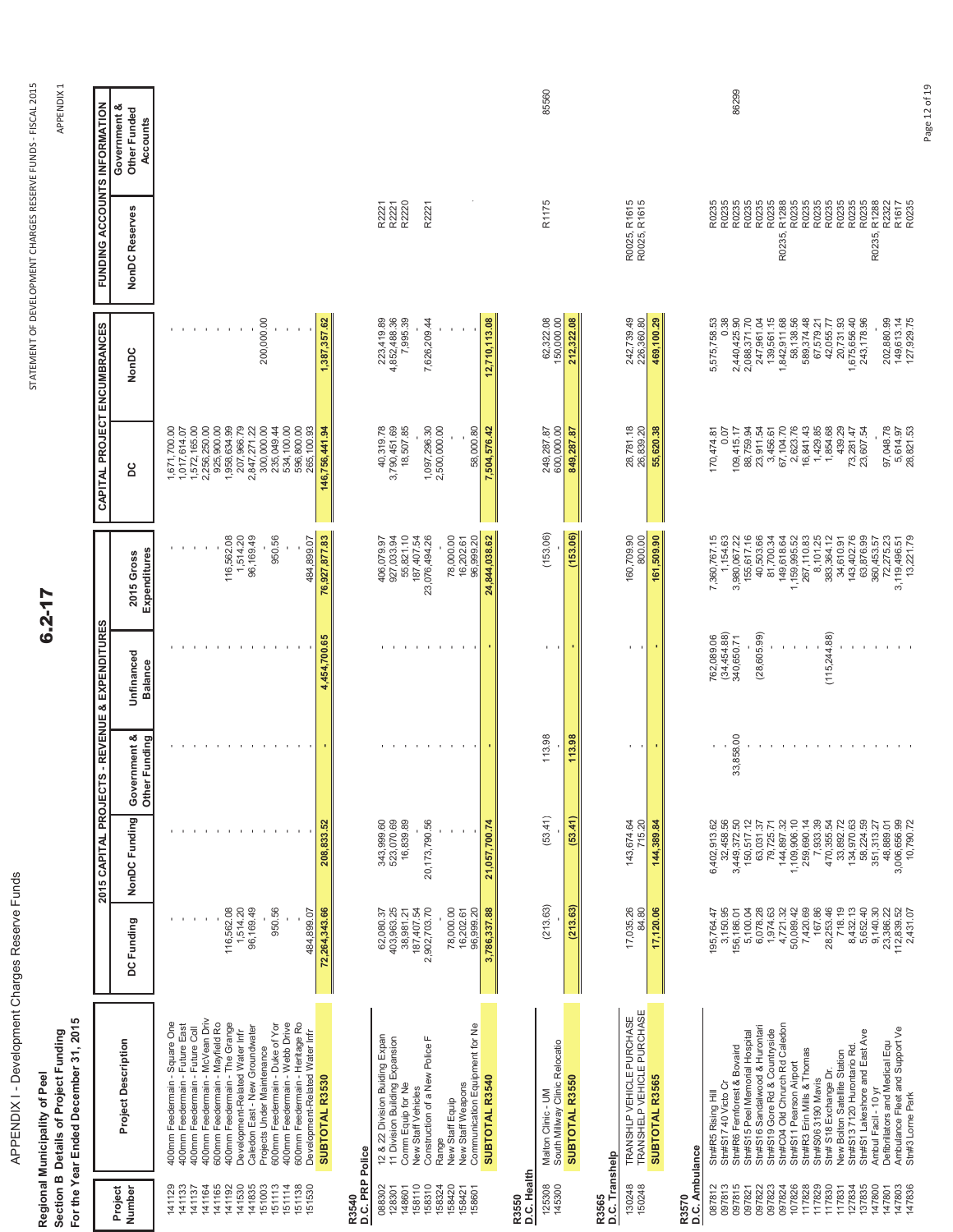| APPENDIX I - Development Charges Reserve Funds | Regional Municipality of Peel | Section B Details of Project Funding | For the Year Ended December 31, 2015 |
|------------------------------------------------|-------------------------------|--------------------------------------|--------------------------------------|
|                                                |                               |                                      |                                      |

 $6.2 - 18$ 

APPEND APPENDIX 1

| 86805<br>R0235<br>R0252<br>R0252<br>R0252<br>R0252<br>R0252<br>R0252<br>499,000.00<br>129,285.69<br>22,187,721.03<br>11<br>$\sim$<br>$\mathcal{A}$ |
|----------------------------------------------------------------------------------------------------------------------------------------------------|
| 1,236,846.13<br>741,187.97                                                                                                                         |
| (38,714.43)<br>27,836.93<br>103,656.61<br>7,231.14<br>24,611.48<br>4,450.83<br>4,147.24<br>1,240.77                                                |
|                                                                                                                                                    |
| (613.39)<br>$\mathbf{I}$<br>$\sim$<br>$\sim$<br>$\sim$                                                                                             |
| 3,615.70<br>12,305.75<br>620.38<br>2,225.42<br>13,918.28<br>52, 135.00                                                                             |
| $(38, 714.43)$<br>4, 147.24<br>13, 918.65<br>620.39<br>3,615.44<br>$12,305.73$<br>$2,225.41$<br>52,135.00                                          |
|                                                                                                                                                    |
| Long Range Studies<br>Dev Charge Update<br>Official PIn Review<br>Transit Sup                                                                      |
| Development Charge Update<br>137709<br>147131<br>147707                                                                                            |

Page 13 of 19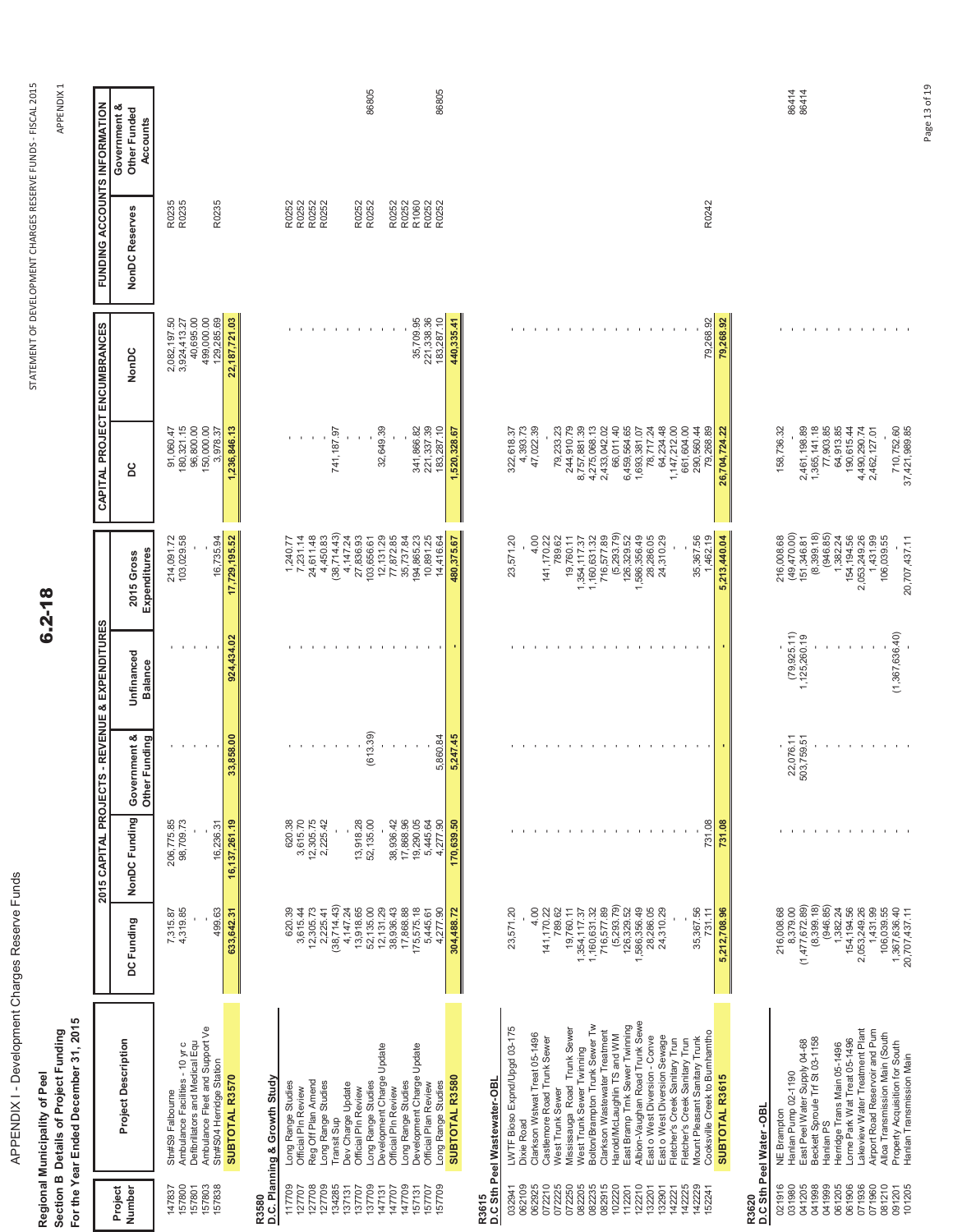| ٦<br>١<br>נ<br>i<br>ś<br>֧֚֚֚֚֚֚֚֚֚֚֚֚֚֚֚֝<br>֧֧֚֚֚֚֚֚֚֝ <b>֓</b><br>$\ddot{\phantom{a}}$<br>١<br>l<br>١ |
|----------------------------------------------------------------------------------------------------------|
|                                                                                                          |
| l<br>l<br>ı                                                                                              |
| ׇ֚֓֡                                                                                                     |

Regional Municipality of Peel<br>Section B Details of Project Funding<br>For the Year Ended December 31, 2015 **For the Year Ended December 31, 2015 Section B Details of Project Funding Regional Municipality of Peel**

 $6.2 - 19$ 

APPEND APPENDIX 1

|                                      |                                                                                                                             |                                                   |                            |               | 2015 CAPITAL PROJECTS - REVENUE & EXPENDITURES |                                                   | CAPITAL PROJECT ENCUMBRANCES                          |              | FUNDING ACCOUNTS INFORMATION |                                          |
|--------------------------------------|-----------------------------------------------------------------------------------------------------------------------------|---------------------------------------------------|----------------------------|---------------|------------------------------------------------|---------------------------------------------------|-------------------------------------------------------|--------------|------------------------------|------------------------------------------|
| Project<br>Number                    | <b>Project Description</b>                                                                                                  | DC Funding                                        | NonDC Funding Government & | Other Funding | Unfinanced<br><b>Balance</b>                   | Expenditures<br>2015 Gross                        | ă                                                     | NonDC        | NonDC Reserves               | Government &<br>Other Funded<br>Accounts |
| 101210<br>101215<br>151940<br>121991 | Alloa Transmission Main (Phase<br>Silverthorn Reservoir and Pump<br>South Peel Land Acquisition<br>Zone 6 Transmission Main | 178,264.29<br>16,625.12<br>7,386.65<br>175,549.09 | 78,869.84                  |               | 831.17                                         | 178,264.29<br>8,217.82<br>254,418.93<br>16,625.12 | 109,292.18<br>72,228.03<br>528,940.87<br>3,860,950.91 | 1,734,630.16 | R0241                        |                                          |
|                                      | SUBTOTAL R3620                                                                                                              | 23,506,565.02                                     | 78,869.84                  | 525,835.62    | (321, 470.15)                                  | 23,789,800.33                                     | 53,975,081.72                                         | 1,734,630.16 |                              |                                          |
| R3625                                | D.C Regional Wastewater-OBL                                                                                                 |                                                   |                            |               |                                                |                                                   |                                                       |              |                              |                                          |
| 072165                               | The Gore Road North of Castlem                                                                                              | 4,810.51                                          |                            |               |                                                | 4,810.51                                          | 3,225.14                                              |              |                              |                                          |
| 072190                               | Mayfield Road                                                                                                               |                                                   |                            |               |                                                |                                                   | 5,745.87                                              |              |                              |                                          |
| 082109                               | The Gore Road - North 07-1525                                                                                               | 2,810.41                                          |                            |               |                                                | 2,810.41                                          | 14,447.94                                             |              |                              |                                          |
| 082185                               | Countryside Dr                                                                                                              | (34.87)                                           |                            |               |                                                | (34.87)                                           | 1,981.30                                              |              |                              |                                          |
| 082197                               | Future Street (Mayfield West)                                                                                               |                                                   |                            |               |                                                |                                                   | 5,067.00                                              |              |                              |                                          |
| 082915                               | Clarkson Wastewater Treatment                                                                                               | 14,781.51                                         |                            |               |                                                | 14,781.51                                         | 50,263.71                                             |              |                              |                                          |
| 102101                               | <b>McVean Drive</b>                                                                                                         |                                                   |                            |               |                                                |                                                   | 291,660.99                                            |              |                              |                                          |
| 112101                               | <b>Dixie Road</b>                                                                                                           |                                                   |                            |               |                                                |                                                   | 453,000.00                                            |              |                              |                                          |
| 112103                               | <b>Torbram Road</b>                                                                                                         | 730.21                                            |                            |               |                                                | 730.21                                            | 105,539.63                                            |              |                              |                                          |
| 122109                               | The Gore Road                                                                                                               | 135,841.52                                        |                            |               |                                                | 135,841.52                                        | 35,979.01                                             |              |                              |                                          |
| 132115                               | Futur Street - Countryside Vi                                                                                               |                                                   |                            |               |                                                |                                                   | 130,186.00                                            |              |                              |                                          |
| 142225                               | Fletcher's Creek Sanitary Trun                                                                                              |                                                   |                            |               |                                                |                                                   | 248,416.00                                            |              |                              |                                          |
| 142229                               | <b>Mount Pleasant Sanitary Trunk</b>                                                                                        | 115,710.25                                        |                            |               |                                                | 115,710.25                                        | 950,611.75                                            |              |                              |                                          |
| 152151                               | 450mm Sanitary Sewer - Country                                                                                              |                                                   |                            |               |                                                |                                                   | 66,000.00                                             |              |                              |                                          |
|                                      | SUBTOTAL R3625                                                                                                              | 274,649.54                                        |                            |               |                                                | 274,649.54                                        | 3,372,124.34                                          |              |                              |                                          |
|                                      |                                                                                                                             |                                                   |                            |               |                                                |                                                   |                                                       |              |                              |                                          |

**R3630**

041522 Beckett Sproule Cla EA 03-1158 **D.C Regional Water -OBL**

| 041522 | Beckett Sproule Cla EA 03-1158       | (571.40    |  | (571.40)   |              |  |
|--------|--------------------------------------|------------|--|------------|--------------|--|
|        | <b>SUBTOTAL R3630</b>                | 571.40     |  | (571.40)   |              |  |
| 13640  |                                      |            |  |            |              |  |
|        | D.C. PRP Police - OBL                |            |  |            |              |  |
|        | 28301 11 Division Building Expansion | 389,336.06 |  | 389,336.0  | 3,566,973.20 |  |
|        | <b>SUBTOTAL R3640</b>                | 389,336.0  |  | 389,336.06 | 6.973.2      |  |

| <b>DO 376 547 UU</b>                                     |  |
|----------------------------------------------------------|--|
| C FL CLT                                                 |  |
| <b>180.396.402.42</b>                                    |  |
| 1,540.149.77 50.699.508.26 62.588.368.37 25.568.376.02 4 |  |
|                                                          |  |
|                                                          |  |
|                                                          |  |
| <b>TAL DC RELATED PROJECT ACTIVITY</b>                   |  |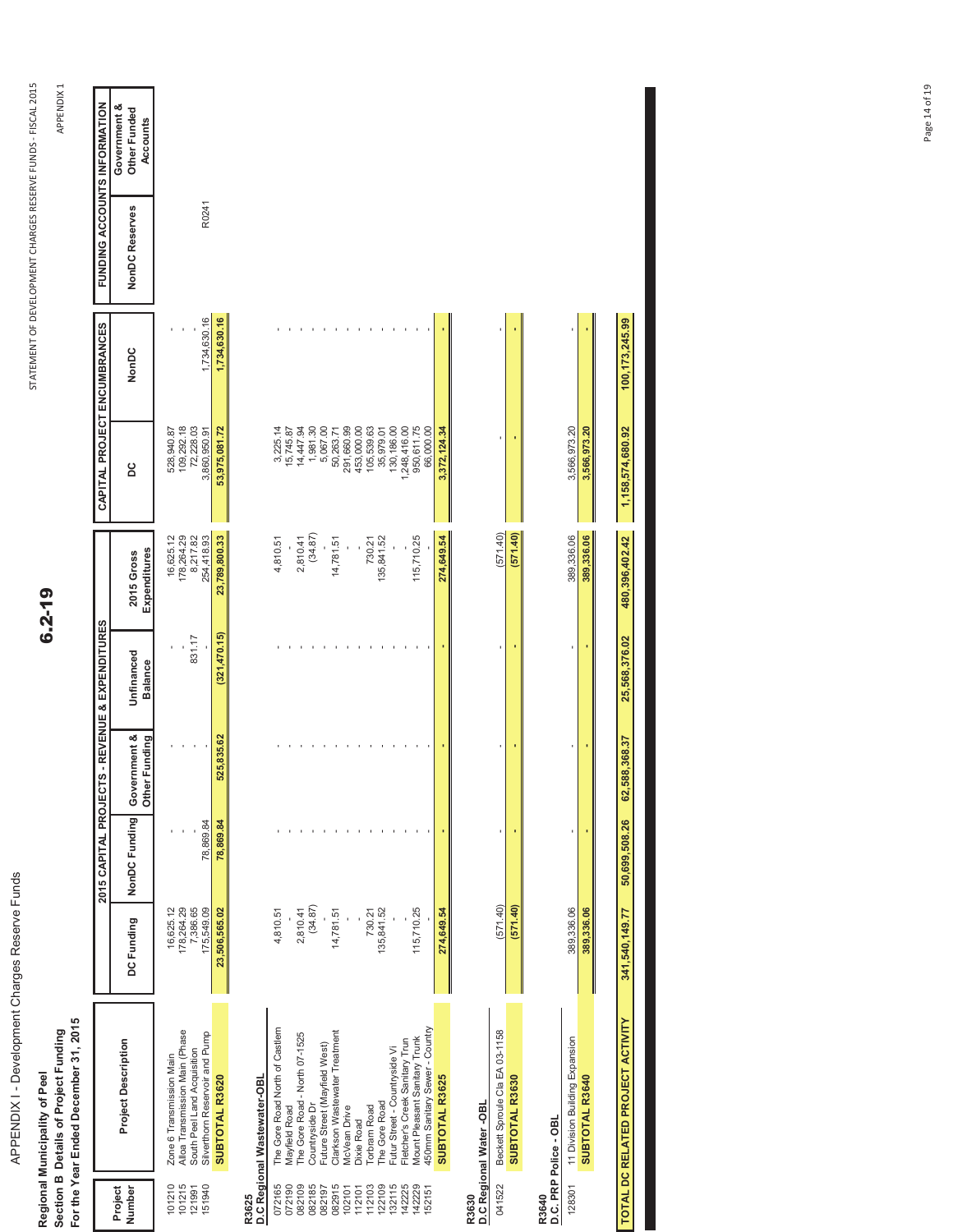# **Legend for Funding Account Information**

| <b>NonDC Reserves</b>                                   | <b>Description</b>                                                                                     |  |  |  |
|---------------------------------------------------------|--------------------------------------------------------------------------------------------------------|--|--|--|
| R0025                                                   | <b>Federal Gas Tax Funds</b>                                                                           |  |  |  |
| R0210                                                   | Capital Finance Stabilization - Roads                                                                  |  |  |  |
| R0235                                                   | Capital Finance Stabilization - Ambulance                                                              |  |  |  |
| R0241                                                   | Capital Finance Stabilization - Water                                                                  |  |  |  |
| R0242                                                   | Capital Finance Stabilization - Wastewater                                                             |  |  |  |
| R0252                                                   | Capital Finance Stabilization - Planning                                                               |  |  |  |
| R1060                                                   | Capital Construction Reserve - Housing New Development                                                 |  |  |  |
| R1175                                                   | Capital Construction Reserve - Public Health                                                           |  |  |  |
| R <sub>1288</sub>                                       | Capital Finance Stabilization - Energy Conservation                                                    |  |  |  |
| R <sub>1615</sub>                                       | Social Services - TransHelp Vehicle                                                                    |  |  |  |
| R <sub>1617</sub>                                       | Ambulance Vehicle                                                                                      |  |  |  |
| R2220                                                   | Peel Region Police - Communication Equipment                                                           |  |  |  |
| R2221                                                   | Peel Region Police - Facilities Reserves                                                               |  |  |  |
| R2322                                                   | Ambulance Equipment                                                                                    |  |  |  |
| <b>Government &amp; Other</b><br><b>Funded Accounts</b> | <b>Description</b>                                                                                     |  |  |  |
| 85525                                                   | Ministry of the Environment                                                                            |  |  |  |
| 85543                                                   | Ministry of Municipal Affairs and Housing for Investment in Affordable Housing<br>(for administration) |  |  |  |
| 85560                                                   | Prior Year Subsidy Adjustments                                                                         |  |  |  |
| 86280                                                   | <b>Developer Contributions/Recoveries</b>                                                              |  |  |  |
| 86299                                                   | Revenue from outside sources                                                                           |  |  |  |
| 86311                                                   | Revenue from Provincial Government                                                                     |  |  |  |
| 86412                                                   | Revenue from Halton Region                                                                             |  |  |  |
| 86414                                                   | Revenue from York Region                                                                               |  |  |  |
| 86482                                                   | Revenue from City of Brampton                                                                          |  |  |  |
| 86648                                                   | Rents derived from Regional properties                                                                 |  |  |  |
| 86694                                                   | Revenue from sale of Regional real estate                                                              |  |  |  |
| 86805                                                   | Revenue collected through means not specified above                                                    |  |  |  |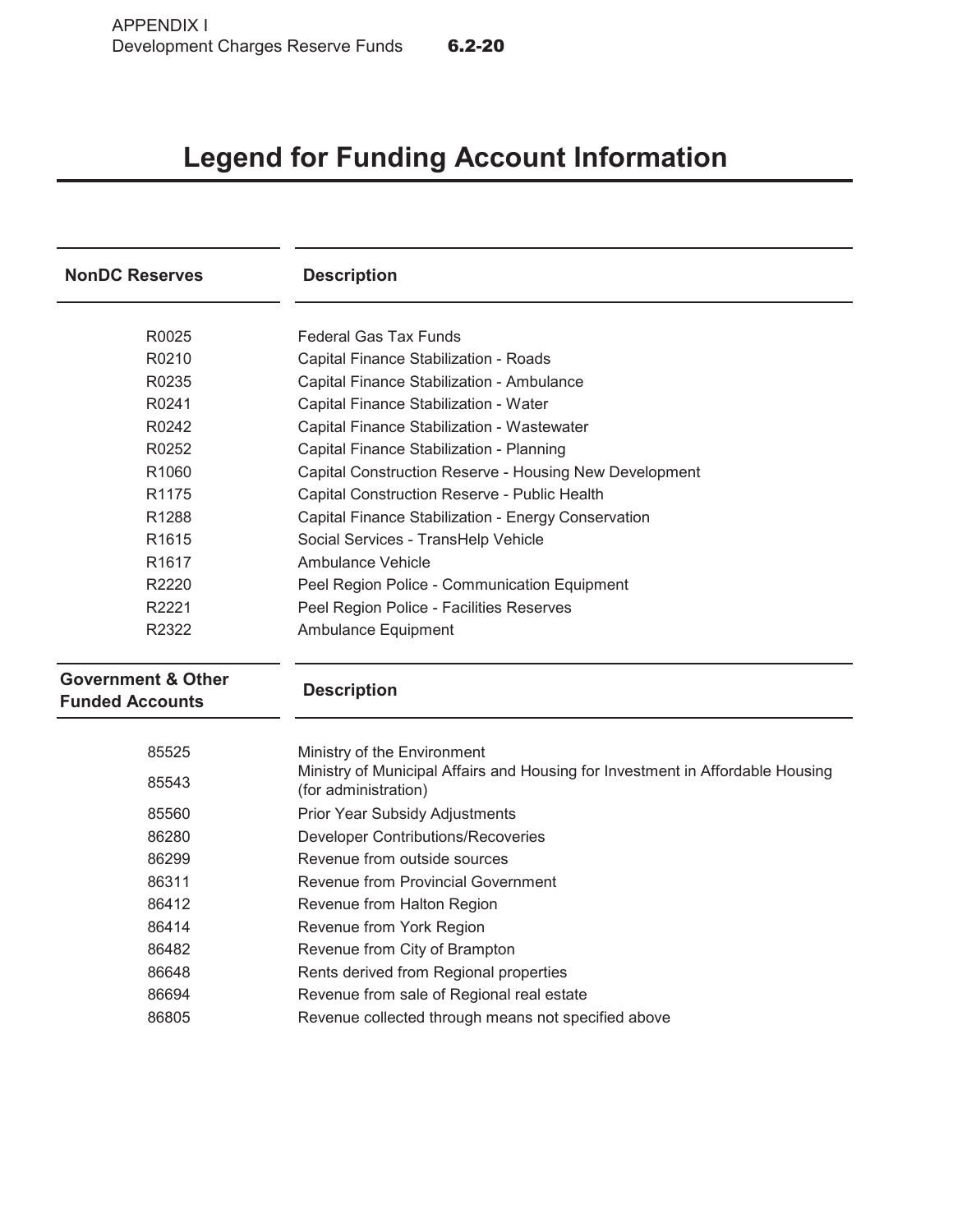# **SECTION C**

# **SECTION 14 CREDIT HOLDERS**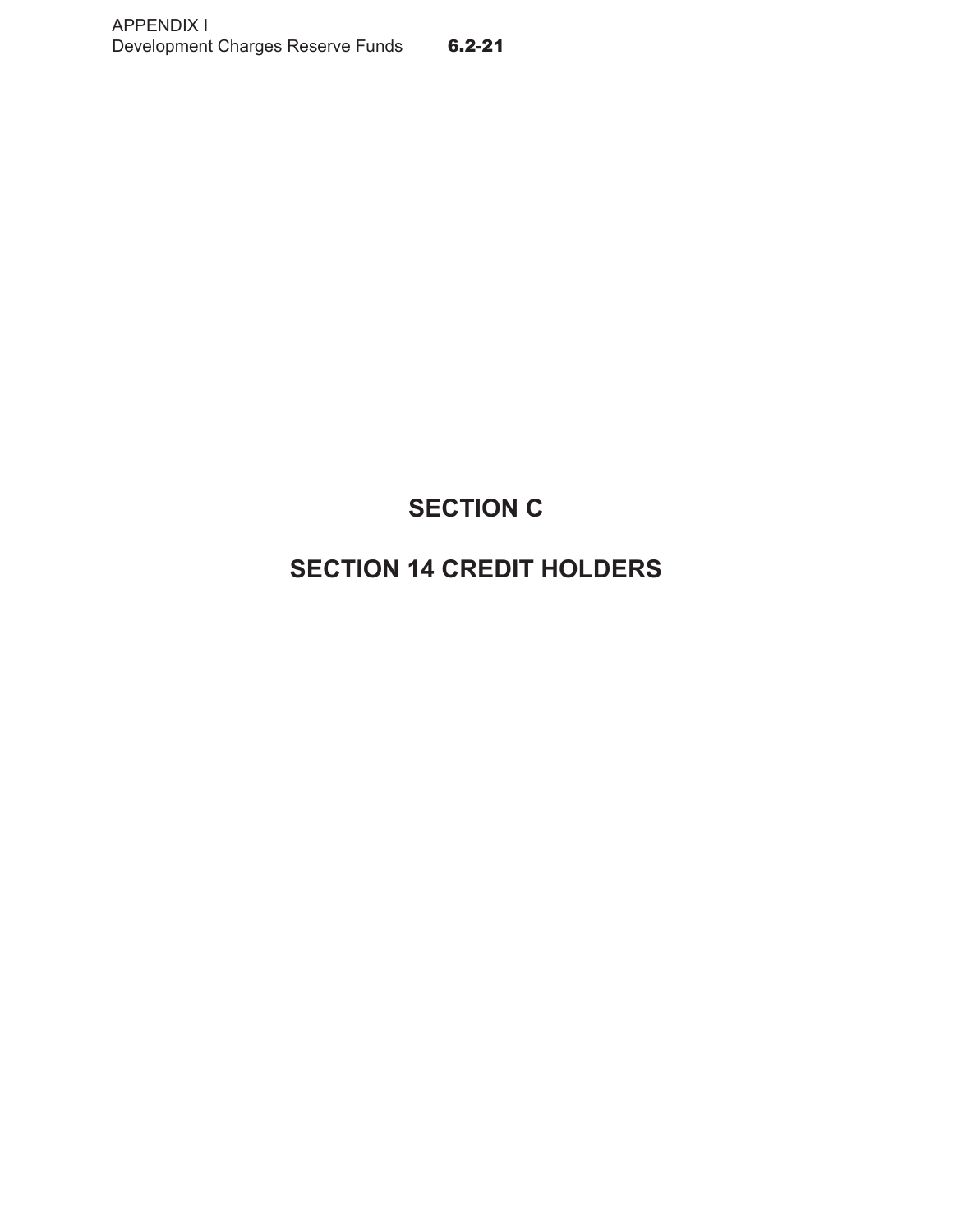# **Regional Municipality of Peel Section C - Section 14 Credit Holders As at December 31, 2015**

| <b>Current Credit Holder</b>                   | 2014 Balance | 2015 Balance |
|------------------------------------------------|--------------|--------------|
|                                                |              |              |
| 1029629 Ontario Inc.                           | 103,306.30   | 103,306.30   |
| 1181482 Ontario Ltd.                           | 107,890.11   | 107,890.11   |
| 1215918 Ontario Limited/ Karshel Holdings Inc. | 34,515.26    | 34,515.26    |
| 1234778 Ontario Inc. and 835702 Ontario Inc.   | 66,629.19    | 66,629.19    |
| 1236236 Ontario Inc.                           | 33,457.00    | 33,457.00    |
| 1238010 Ontario Inc.                           | 91,467.00    | 91,467.00    |
| 1280980 Ontario Inc.                           | 107,471.26   | 107,471.26   |
| 744817 Ontario Ltd.                            | 53,932.00    | 53,932.00    |
| 768726 Ontario Inc.                            | 22,379.06    | 22,379.06    |
| 778334 Ontario Inc.                            | 49,838.94    | 49,838.94    |
| 982098 Ontario Limited                         | 12,355.64    | 12,355.64    |
| Annovator Investments Inc.                     | 265,084.00   | 265,084.00   |
| <b>Atir Investments Limited</b>                | 565,141.68   | 565,141.68   |
| Austin Steel Group Inc.                        | 1,809.63     | 1,809.63     |
| <b>Bayview Hospitality</b>                     | 56,928.00    | 56,928.00    |
| Bohler-Uddeholm Thermo Tech Inc.               | 438,617.00   | 438,617.00   |
| Boldco Group Inc.                              | 218,714.00   | 218,714.00   |
| C.M. Capital Leasing                           | 102,591.00   | 102,591.00   |
| Canada Life Assurance Company                  | 135,343.82   | 135,343.82   |
| Courtney Square Ltd.                           | 219,410.96   | 219,410.96   |
| Dariusz Krowiak                                | 4,665.33     | 4,665.33     |
| Davpart Inc.                                   | 15,342.12    | 15,342.12    |
| <b>Eric George Robbins</b>                     | 6,679.00     | 6,679.00     |
| F&A Alfonso Developments Ltd.                  | 79,878.25    | 79,878.25    |
| Giffels Enterprises Inc.                       | 149,251.00   | 149,251.00   |
| <b>Griffcan Properties Limited</b>             | 1,150.00     | 1,150.00     |
| Impulse Technologies Ltd.                      | 10,048.11    | 10,048.11    |
| <b>JMAR Developments Limited</b>               | 37,612.88    | 37,612.88    |
| <b>Marcel Czarnik</b>                          | 13,806.45    | 13,806.45    |
| Menkes Industrial Parks Ltd.                   | 172,106.00   | 172,106.00   |
| Metropolitan Industrial & Commercial Masonry   | 42,607.00    | 42,607.00    |
| <b>Contractors Association Inc.</b>            |              |              |
| Mid-Airport Developments Ltd.                  | 117,166.38   | 117,166.38   |
| Muzzo Brothers Group Inc.                      | 33,388.58    | 33,388.58    |
| <b>OMERS Realty Management Corporation</b>     | 51,318.00    | 51,318.00    |
| Royal Canadian Steel Inc.                      | 15,105.54    | 15,105.54    |
| Slough Estates Canada                          | 220,094.77   | 220,094.77   |
| Stellarbridge Management Inc.                  | 16,298.03    | 16,298.03    |
| <b>Vensil Construction Limited</b>             | 6,679.00     | 6,679.00     |
|                                                |              |              |
| Total:                                         | 3,680,078.28 | 3,680,078.28 |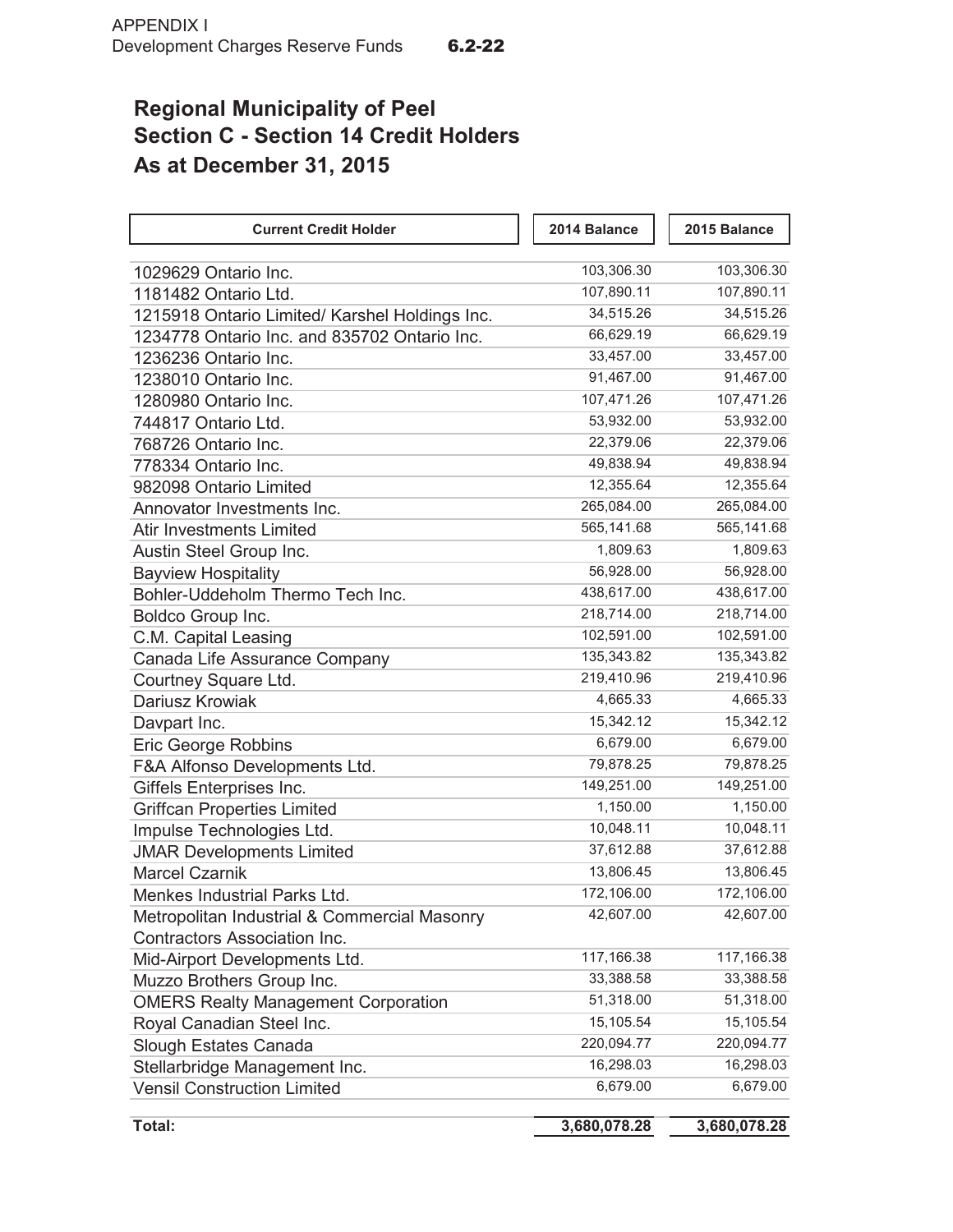# **SECTION D**

# **GLOSSARY OF TERMS**